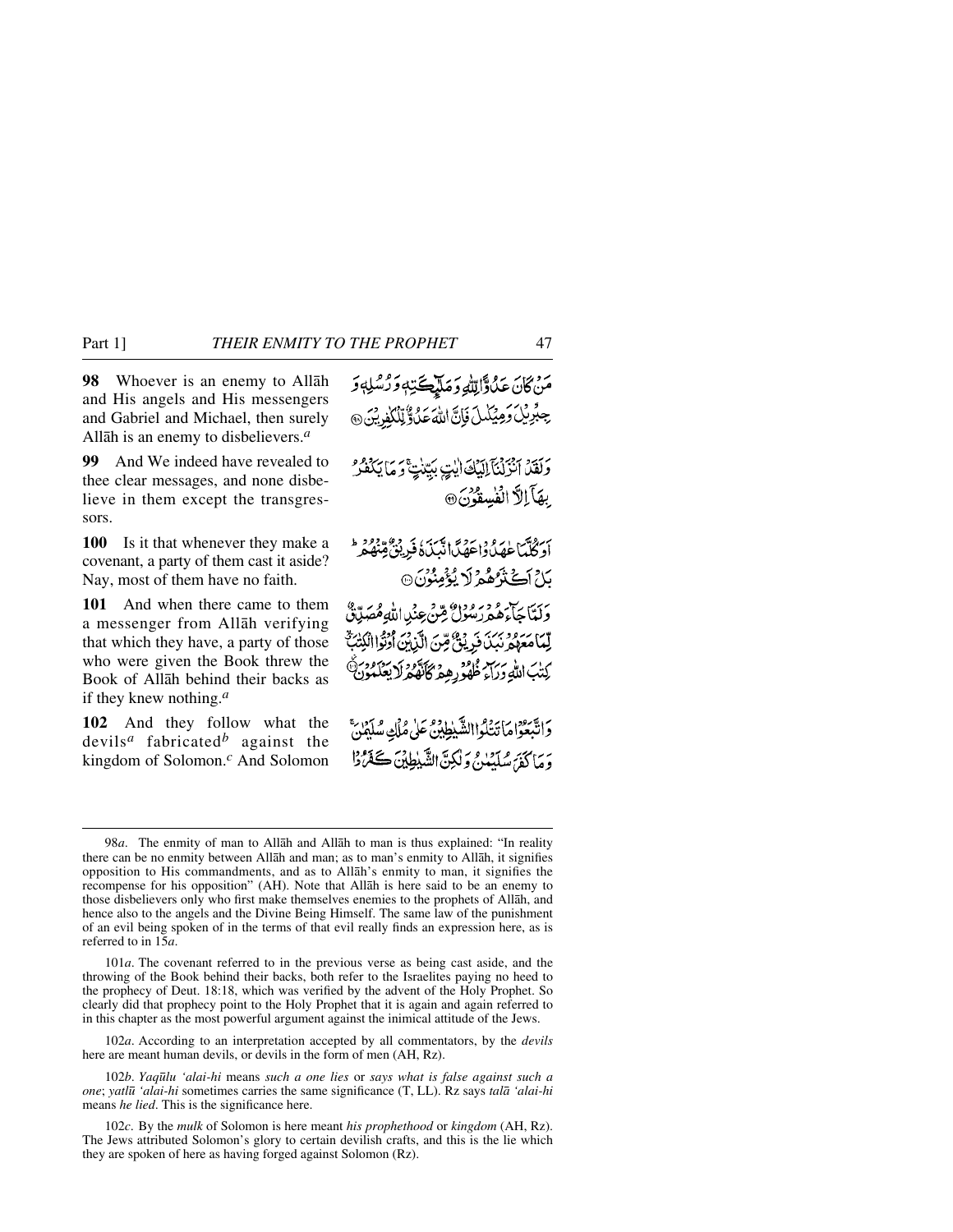disbelieved not,*<sup>d</sup>* but the devils disbelieved, teaching men enchantment.*<sup>e</sup>* And it was not revealed to the two angels in Babel, Hārūt and Mārūt. Nor did they teach (it to) anyone, so that they should have said, We are only a trial, so disbelieve not. But they learn from these two (sources) that by which they make a distinction between a man and his wife. And they cannot hurt with it anyone except with Allåh's permission. And they learn that which harms them and profits them not.  $f$  And certainly they know that he who buys it has no share of good in the Hereafter. And surely evil is the price for which they have sold their souls, did they but know!

مِهِ وَمِنْ النَّاسَ السَّعْبَرَ وَ مَآ أَنْبَرْلَ عَـلَى الْعَلَّكَيْنِ بِبَايِلَ هَارُدْتَ وَ مَارُدُتَ ۖ وَ مَا بْعَلْنِينِ مِنْ أَجَيْدِ حَتَّى بَعْدُ لَيْ إِنَّبَانَجُينَ ووسر مقطعاً مَا يُفِرَّدْؤُدَي بِهِ بَدْنَ الْبَيْرَءِ دَ ذَوْحِيطُ دَ مَاهُهُ ۚ بِفَ بِهِ مِنْ أَحَدِ الْآَيِينَ اللَّهِ ۚ وَ يَتَعَلَّمُوْنَ مَا ره و و براي بروده دارس د<br>بفتره د وار بنفعه و لقداء اشْتَرْبِهُ مَالَهُ فِي الْأَخِرَةِ مِنْ لْبَشْنَ مَأْشَرَوْا بِبَهَا َقْسُرْ وَالْمَجَانَوْ كَانْوَابِعَ

102*f*. According to Sale, the Persian Magi "mention two rebellious angels of the same names, now hung up by the feet with their heads downwards, in the territory of Babel". A similar story is met with in the Jewish traditions in Midrash. Stories about sinning angels were also believed in by the Christians; see Second Epistle of Peter, ii. 4, and Epistle of Jude, v. 6. Upon these stories seem to be based the lengthy fables of some commentators, but the more learned reject them. Not only does the Qur'ån not contain a

<sup>102</sup>*d*. In this respect the Holy Qur'ån contradicts the Bible, which says that the wives of Solomon "turned away his heart after other gods" (1 Kings 11:4), and that "the Lord was angry with Solomon, because his heart was turned from the Lord God of Israel" (1 Kings 11:9). It is now established that the statement of the Bible is wrong in this respect. The Rev. T.K. Cheyne has shown conclusively that Solomon was "not a polytheist", and, having shown how mistakes crept into the Bible statement, he concludes: "That Solomon had a number of wives, both Israelite and non-Israelite, is probable enough, but he did not make altars for all of them, nor did he himself combine the worship of his wives' gods with that of Yahwe" (En. Bib. col. 4689).

<sup>102</sup>*e*. According to Jauhari *everything of which the origin is subtle* is *sihr*. The primary significance is *the turning of a thing from its proper manner of being to another manner* (T, LL). Thus *sahara-hū bi-kalāmi-hī* means *he caused him to incline to him by his soft* or *elegant speech* (Mgh). Hence it is applied to skilful eloquence, and hence also the saying of the Prophet: *Inna mina-l-bayāni la-siḥr-an*, i.e., verily there is a kind of eloquence that is enchantment (*si√r*). And also *sa√ara-h∂* means *he deceived* or *beguiled him* (Q). And *sahartu-l-fiddata* signifies *I gilded silver* (LL). *Sihr* is also synonymous with *fasåd* (T), thus signifying *the act of corrupting, marring, spoiling*, etc. It is also *the producing of what is false in the form of truth*, and *embellishment by falsification and deceit*. Hence the word *sihr* carries a very wide significance, and its use in Arabic is not equivalent to that of *sorcery* in the English language.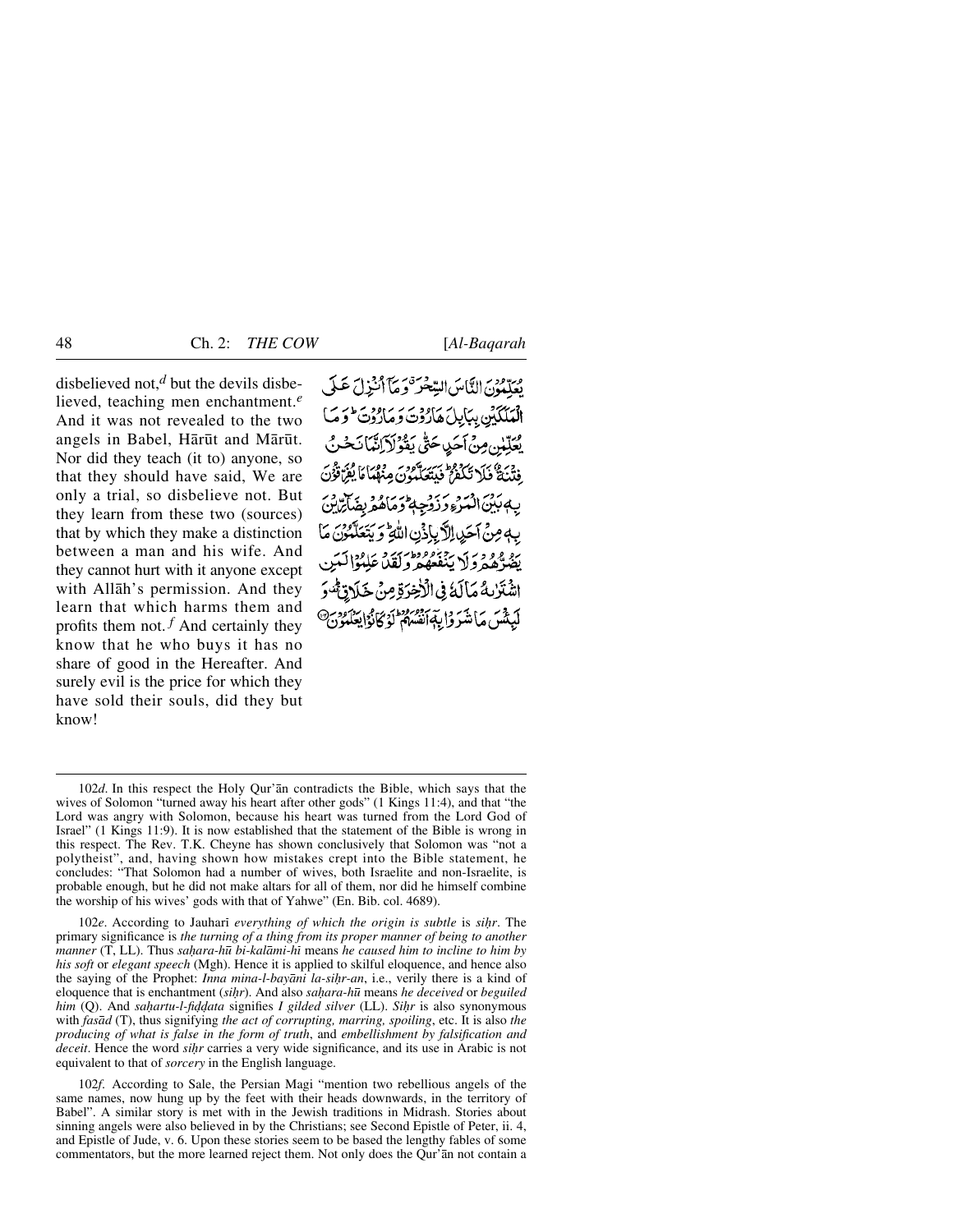**103** And if they had believed and kept their duty, reward from Allåh would certainly have been better; did they but know!

بر دسود ۱۰۹۰ در دسود ۱۰۹۰ م.<br>وکوانفگرامنوادانقوالینوبه قرین عِنبا اللَّهِ خَيْرٌ عَلَمٍ كَانَوْا يَعْلَمُونَ ﴾

#### SECTION 13: **Previous Scriptures are abrogated**

**104** O you who believe, say not  $R\bar{a}$ '*i*-*n* $\bar{a}$  and say *Unzur-n* $\bar{a}$ <sup>*a*</sup> and listen. And for the disbelievers there is a painful chastisement.

يَأَيُّهَا الَّذِينَ امَنُوا لَا تَقُولُوْا رَاعِنَا وَقُوْلُوا فَقَدْنَاوَ اسْتَعْوَا وَ لِلْكَفِرِينِ عَدَابٌ إِلَيْمُرِ

word of these stories, but it plainly discredits them by denying that sorcery was revealed to certain angels at Babel, or that angels taught sorcery to men, giving them at the same time the warning, as was the common belief: We are only a trial, so disbelieve not. This statement was added to the story to save the character of the angels as penitents. The Arabic lexicons give the two words *Hår∂t* and *Mår∂t* under the roots *hart* and *mart*, and explain *harata* as meaning *he rent a thing* and *marata* as meaning *he broke a thing*.

The statement made in the Qur'ån amounts to this. The Jews, instead of following the word of God, followed certain evil crafts which they falsely attributed to Solomon and to two angels at Babel. Solomon is declared free of any such sinfulness attributed to him, and the story of the two angels is declared to be a fabrication. But the Jews are blamed for learning from these two sources, i.e., by their fabrications against Solomon and the story of the two angels, things by which *they made a distinction between a man and his wife*. The personal pronoun *humå* (meaning *two*) refers to these two fabrications. The clue to what this was is contained in the words *they cannot hurt with it anyone except with Allåh's permission*, showing that by this craft they intended to inflict some injury on the Prophet. Similar words are met with in chapter 58 where, after denouncing the secret counsels of the enemies of Islåm, it is said in v. 10: "Secret counsels are only (the work) of the devil that he may cause to grieve those who believe, and he can hurt them naught except with Allåh's permission". It is evident that the 58th chapter was revealed at Madinah, where secret counsels of the nature of masonic societies were carried on against the Prophet by the Jews, and these secret counsels are stated to be the work of the devil, the expression being closely parallel to what is stated in the verse under discussion, where the Jews are spoken of as following the devil while ascribing their evil doctrines to prophets and angels. In 58:10 we also see that the object of these secret counsels was to cause hurt to the Prophet and to the Muslims, and the same is stated to be the object of the evil machinations of the Jews in the verse under discussion. These considerations point clearly to the fact that the secret counsels of the Jews mentioned in chapter 58 are referred to here. It is further clear that the words *by which they make a distinction between a man and his wife* refer to secret gatherings of the nature of masonic societies, for it is in freemasonry and in no other religious society of the world that women are totally excluded. Instead of mentioning freemasonry itself, therefore, its distinctive characteristic is mentioned. And however untrustworthy may be the old histories of freemasonry, there is no doubt that the institution is an ancient one, "having subsisted from time immemorial" (En. Br.). The statement made in the "Book of Constitutions" that Cyrus constituted Jerubbabel grand master in Judah (En. Br.) may not be without a substratum of truth.

104*a*, see next page.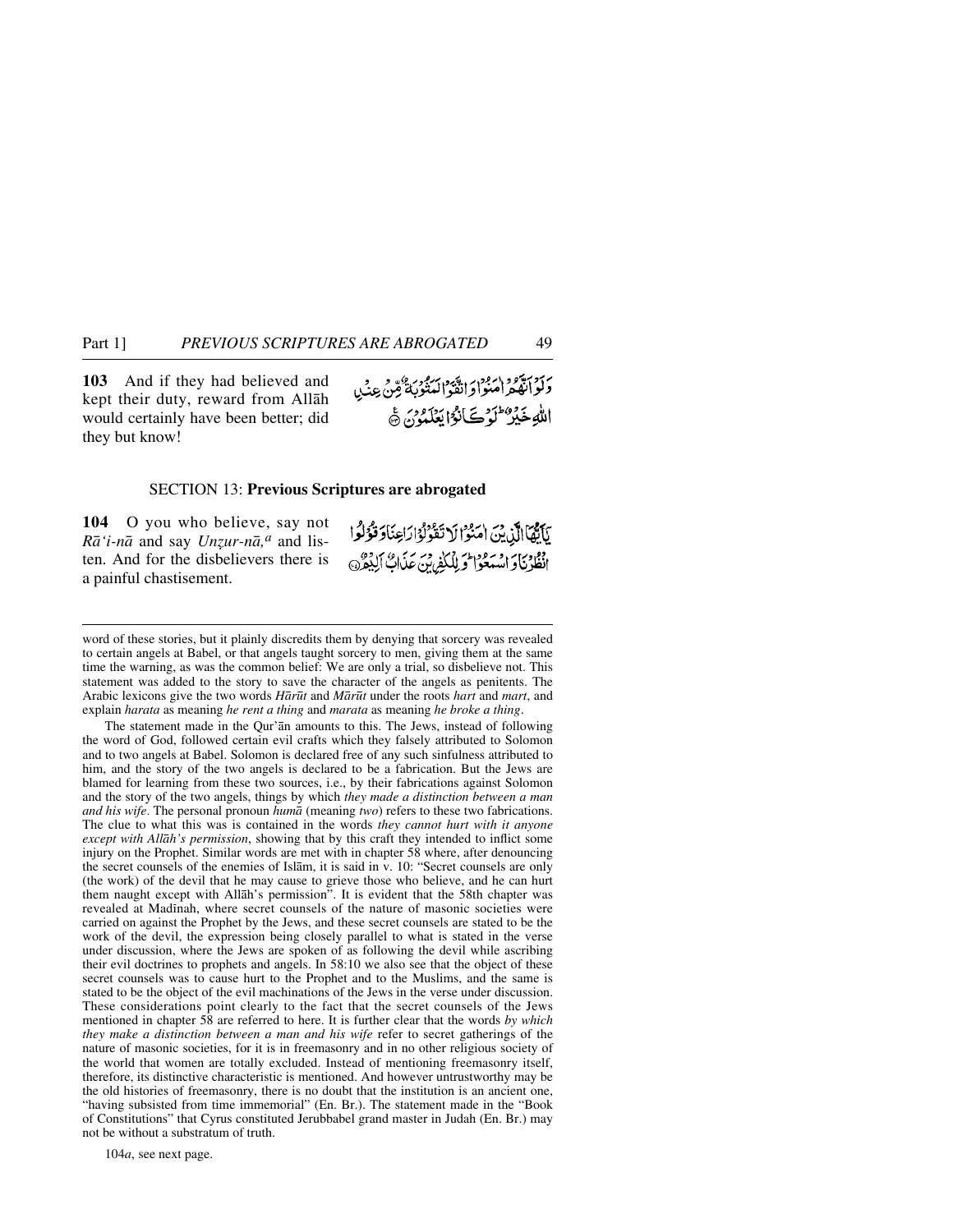**105** Neither those who disbelieve from among the people of the Book, nor the polytheists, like that any good should be sent down to you from your Lord. And Allåh chooses whom He pleases for His Mercy; and Allåh is the Lord of mighty grace.*<sup>a</sup>*

**106** Whatever message We abrogate or cause to be forgotten, We bring one better than it or one like it. Knowest thou not that Allåh is Possessor of power over all things?*<sup>a</sup>*

مَايَوَدٌّ الَّذِينَ كَفَرُوْا مِنْ أَهْلِ الْكِتُبِ وَ لَا الْمُشْرِكِيْنَ أَنْ تَنْزَلْ عَلَيْكُمْ قِبْنُ خَيْرِ قِينْ تَرْتَبِطُوطُن لِلْمُ يَخْتَصُّ بِدَحْمَتِهِ مَرَبٍّ مِّشَاءٌ وَاللَّهُ ذُوالَفَصَلِ الْعَظِيْمِرِ۞

مَا نَنْسَخْ مِنْ أَيَةِ آَوْ نُنُسِهَا نَأْتِ بِخَبْرِ قِنْهَآ أَوْمِثْلِهَا الْكَرْتَعْلَمُ إِنَّ اللَّهَ عَلَى كُلِّ شَيْءٌ قَلِينٌ

105*a*. *Khair*, lit., *good*, and *rahmat*, lit., *mercy*, both stand here for *Divine revelation*, for it was this good which the Jews would not like to be sent down to the Muslims, and it was this mercy for which the Muslims had been chosen (AH).

106*a*. Reading the verse under discussion in the light of the context, it is clear that the Jews are addressed here. The two previous sections deal, more or less, with a particular Jewish objection to the revelation of the Prophet, viz., that they could not accept a new revelation which was not granted to an Israelite. This is plainly stated in vv. 90 and 91. The same subject is continued, the Jews being addressed throughout. Their objection was: Why was another revelation sent down to Muhammad, and why was a law containing new commandments promulgated? That objection was to be answered. The answer is given partly in v. 105, and partly in the verse under discussion. In the former of these they are told that Allåh chooses whom He pleases for His revelation. In the latter, that if one law (i.e. the Jewish law) was abrogated, one better than it was given through the Holy Prophet. It should be noted that the new law is here stated to be better than the one abrogated or like it. It is a fact that though the law of the Qur'ån is decidedly superior to and more comprehensive than the previous laws in most respects, yet there are many points of likeness in the two. Hence the words *one like it* are added.

In the verse that follows, attention is called to the laws of nature as prevailing in the universe. Is it not true that the old order in nature gives place to a new one, the inferior to the better? It was therefore quite natural that the Mosaic law, which was in the main given for a particular people in a particular age, and suited only their requirements, should give place to a new and universal law, the law of Islåm. The old law had been partly forgotten, and what remained was now abrogated to give place to one better and in certain matters one like it. It will thus be seen that the reference here is to the abrogation of the Jewish law, the statement being really an answer to the objection of the Jews.

<sup>104</sup>*a*. *Rå'i-nå* is equivalent to *give ear to, hearken*, or *listen to us*, but with a slight change of accent it becomes *ra'ina*, which means *he is foolish* or *stupid* or *unsound in intellect*, the derivation in the first case being from *ra'y, to pasture* or *to be mindful*, and in the second case from *ra'n*, i.e., *being foolish* (LL). The Jews in derision changed the accent, "distorting" the word, as stated in 4:46, and thus made it a term of reproach. The word *unzur-nā*, which means *wait for us* or *grant us a little delay*, is suggested instead, because it cannot be distorted like its equivalent *rå'i-nå*. The Muslims are here forbidden to use a certain form of expression, but the real object is to show how great was the hatred of the Jews towards the Holy Prophet, so that they did not observe even the ordinary rules of decency. Morally the injunction is one worthy of the highest regard, as it disapproves of the use of words bearing a sinister meaning.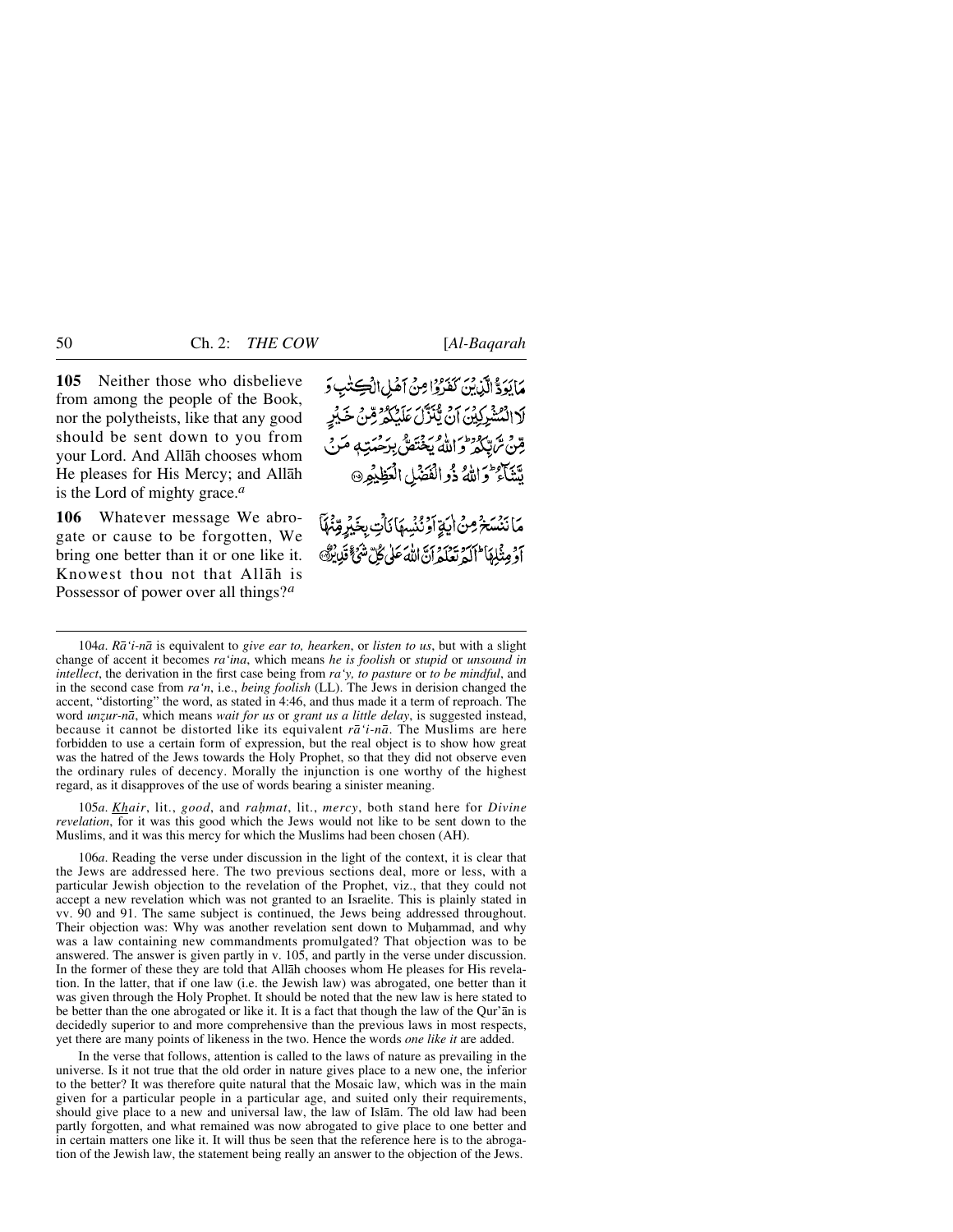**107** Knowest thou not that Allåh's is the kingdom of the heavens and the earth, and that besides Allåh you have not any friend or helper?

**108** Rather you wish to put questions to your Messenger, as Moses was questioned before. And whoever adopts disbelief instead of faith he indeed has lost the right direction of the way.*<sup>a</sup>*

بَرَدَ بِرَدَمَ إِنَّ اللَّهَ لَهُ مُلْكُ السَّلَوٰتِ وَالْأَرْضِ وَ مَا لَكُمُ قِنْ دُوْنِ اللهِ مِنْ وَّلِيِّ وَلاَنْصِيْرِ @ ام توپیاون آن شیخگوار موسم دیگرای شیبل مُؤْلِسٍ مِنْ قَبْلُ وَمَنْ يَتَبَدَّلِ الْكُفْنَ بِالْإِيْمَانِ فَقَدْ ضَلَّ سَوَاءَ السَّبِيْلِ۞

The interpretation adopted by the commentators generally is not based on any saying of the Prophet; it is their own opinion. Nor is there a single report traceable to the Prophet that such and such a verse was abrogated. A companion's opinion that he considered a certain verse to have been abrogated by another could not carry the least weight. It was the Prophet only on whose authority any verse was accepted as being a part of the Holy Qur'ån, and it was he only on whose authority any verse could be considered as having been abrogated. But there is not a single *hadith* of the Prophet speaking of abrogation.

Another consideration which shows the erroneousness of the doctrine that any verse of the Qur'ån was abrogated by another is the hopeless disagreement of the upholders of this view. In the first place there is no agreement as to the number of the verses which are alleged to have been abrogated; while some accept no more than five verses to be abrogated, others carry the number to hundreds. This shows that the view is based simply on conjecture. Secondly, if one commentator holds a certain verse to be abrogated, another calls this an erroneous view. In Bukhārī especially do we find opposite views cited side by side. What happened really was this that when a commentator could not reconcile one verse with another, he held the verse to be abrogated by the other, but another who, giving deeper thought, was able to effect a reconciliation between the two, rejected abrogation. This seems to be the basis on which the theory of abrogation of Quranic verses rests, and this basis is demolished by the Holy Qur'ån when it says: "Will they not then meditate on the Qur'ån? And if it were from any other than Allåh, they would have found in it many a discrepancy" (4:82). There are no discrepancies in the Qur'ån, and it is want of meditation on it that is responsible for the theory of abrogation.

108*a*. The Jews are addressed here, because it is they who vexed Moses with different demands and different questions. The words *whoever adopts disbelief instead of faith* do not signify a change of disbelief for belief, but the adoption of the former instead of the latter, and therefore these words also apply to the Jews.

That some of the Quranic verses were abrogated by others, though a generally accepted doctrine, is due to a misconception of the words of this verse. The word *åyat* occurring here has been wrongly understood to mean a verse of the Qur'ån. Similar words occur elsewhere: "And when We change a message (*åyat*) for a message (*åyat*) — and Allåh knows best what He reveals — they say: Thou art only a forger" (16:101). This is a Makkan revelation and it is an undisputed fact, admitted by all upholders of abrogation in the Qur'ån, that there was no abrogation at Makkah, because the details of the law were not revealed there. Therefore the word *åyat*, occurring there twice, could only mean a message or a communication from God, and the first *message* meant the previous scriptures and by the second *message* was meant the Qur'ån.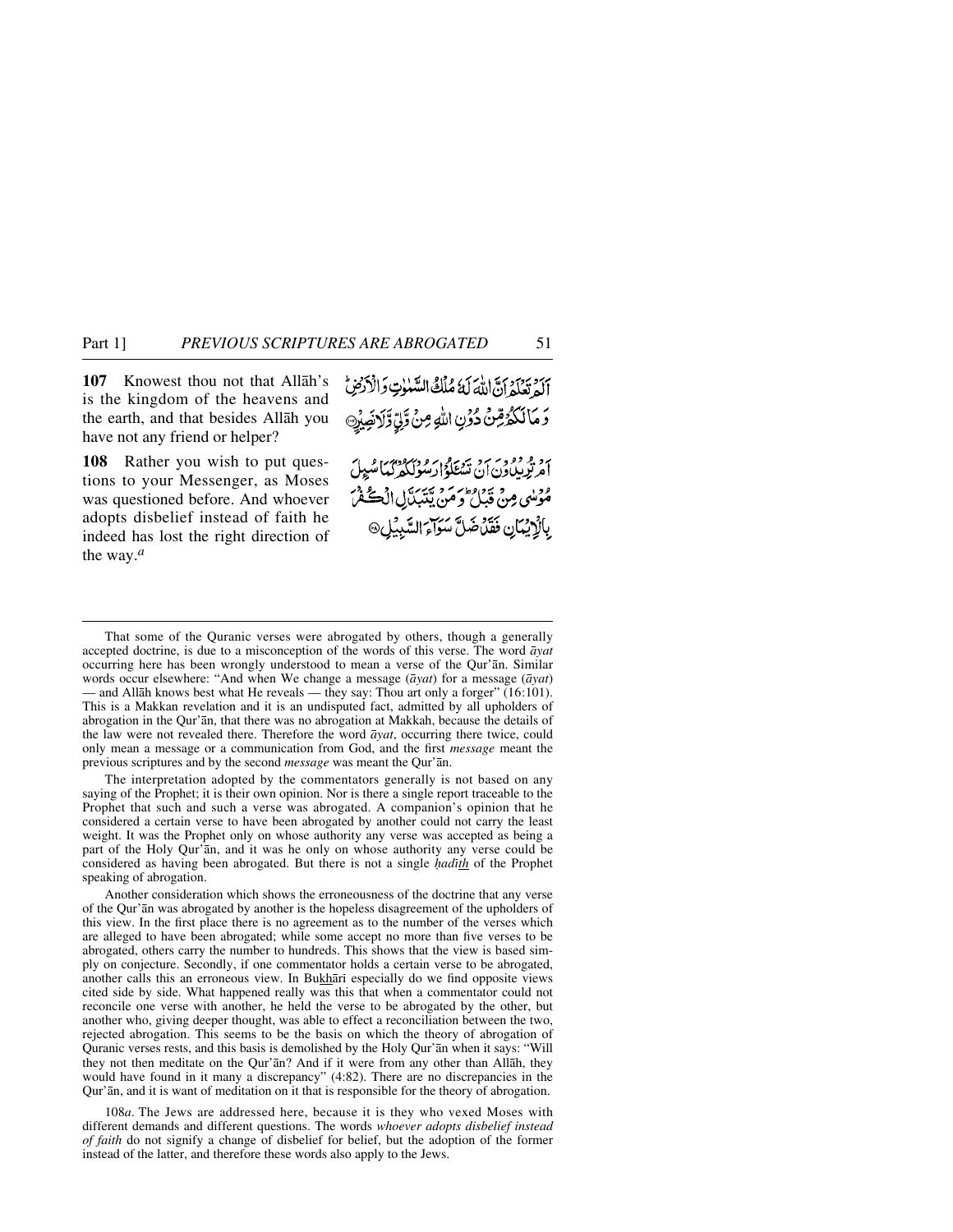**109** Many of the people of the Book wish that they could turn you back into disbelievers after you have believed, out of envy from themselves, after truth has become manifest to them.*<sup>a</sup>* But pardon and forgive, till Allåh bring about His command. Surely Allåh is Possessor of power over all things.

**110** And keep up prayer and pay the poor-rate. And whatever good you send before for yourselves, you will find it with Allåh. Surely Allåh is Seer of what you do.

**111** And they say: None shall enter the Garden except he who is a Jew, or the Christians.*<sup>a</sup>* These are their vain desires. Say: Bring your proof if you are truthful.

**112** Nay, whoever submits himself entirely to Allåh and he is the doer of good (to others), he has his reward from his Lord, and there is no fear for such nor shall they grieve.*<sup>a</sup>*

وَدَّ كَتْنَزْ ُقِينَ أَهْلِ الْكِتْبِ أَوْرِهِ وَدِرَدَّةً وَتَكَدَّمِّنَّ بَعْيَا إِنَّهَانَكُمْ كُفَّارًا حَسَيْدًا قِنْ عِنْدِ ٱنْفُسِهِمْ قِنْ ُ بِعَلِيمَا تَبَيِّينَ لَهُمُّ انْحَتَّ ۚ فَاعْفُوا وَ اصْفَحُواْ حَقٌّ يَأْتِيَ اللَّهُ بِأَمْ دَلَّ إِنَّ اللَّهَ عَلَى كُلَّ شَيْءٍ قَلْإِنَّكُو ﴾

رِبِيْدُ الصَّلْوَةَ وَانْزَاالزَّلْوَةَ وَمَاتَّقَدِّامُوْا الأنفُسِكُمُ قِنْ خَيْرِ تَجِلُّ وُهُ عِنْدَ اللَّهِ إِنَّ اللَّهَ بِمَا تَعْمَلُونَ بَصِيْرٌ مَنْ وَقَالُوْالَنُ يَدَٰخُلَ الْجَنَّةَ إِلاَّ مَنْ كَانَ هُوْدًا أَوْ نَصْرُى تِلْكَ أَمَانِيٌّهُمْ ۚ قُلْ هَانُوًّا بُرْهَانَكُمْ اِنْ كُنْتُمُ صٰدِقِيْنَ ۞ بَلْيَ عَنْ امْكَدَ دَجْهَةُ لِلَّهِ وَهُوَ مُعْيَسِيٌّ فَلَةً آخِرُهُ عِنْدَ يَرَبّبُهُ وَكَهُ خَوْنٌ عَلَيْهِ مِرْ وَ لَاهُهُ يَحْزَنُوْنَ ۞

111*a*. The address hitherto has been particularly to the Jews, but the "people of the Book" include both Jews and Christians, and along with the idolaters they were both opposed to Islåm; and hence the Christians are now expressly spoken of. That the Jews denounced the Christians and the Christians denounced the Jews is expressly stated in v. 113, and hence what is said here may be expanded thus: The Jews say that none shall enter the Garden except a Jew and the Christians say that none shall enter the Garden except the Christians. Both degraded religion to a belief in a set of doctrines, and leading a life of righteousness was not considered as of the essence of religion.

112*a*. The Jews and the Christians are told that their assertions that only the Jews and the Christians will be saved are groundless. It is entire submission to Allåh and the doing of good to His creatures that is the true source of salvation, and that is what Islåm

<sup>109</sup>*a*. The Jews were so inimical to Islåm that, knowing it to be a religion based on the Unity of God as their own religion was, and knowing that it led men to a life of righteousness and turned them away from the path of evil, they longed, and in fact did their best by joining hands with the idolatrous enemies of Islåm, to turn them back into idolatry. Elsewhere the following words occur about the Jews: "Hast thou not seen those to whom a portion of the Book was given? They believe in sorcery and diviners and say of those who disbelieve: These are better guided in the path than those who believe" (4:51). The Muslims are, however, told to pardon and forgive.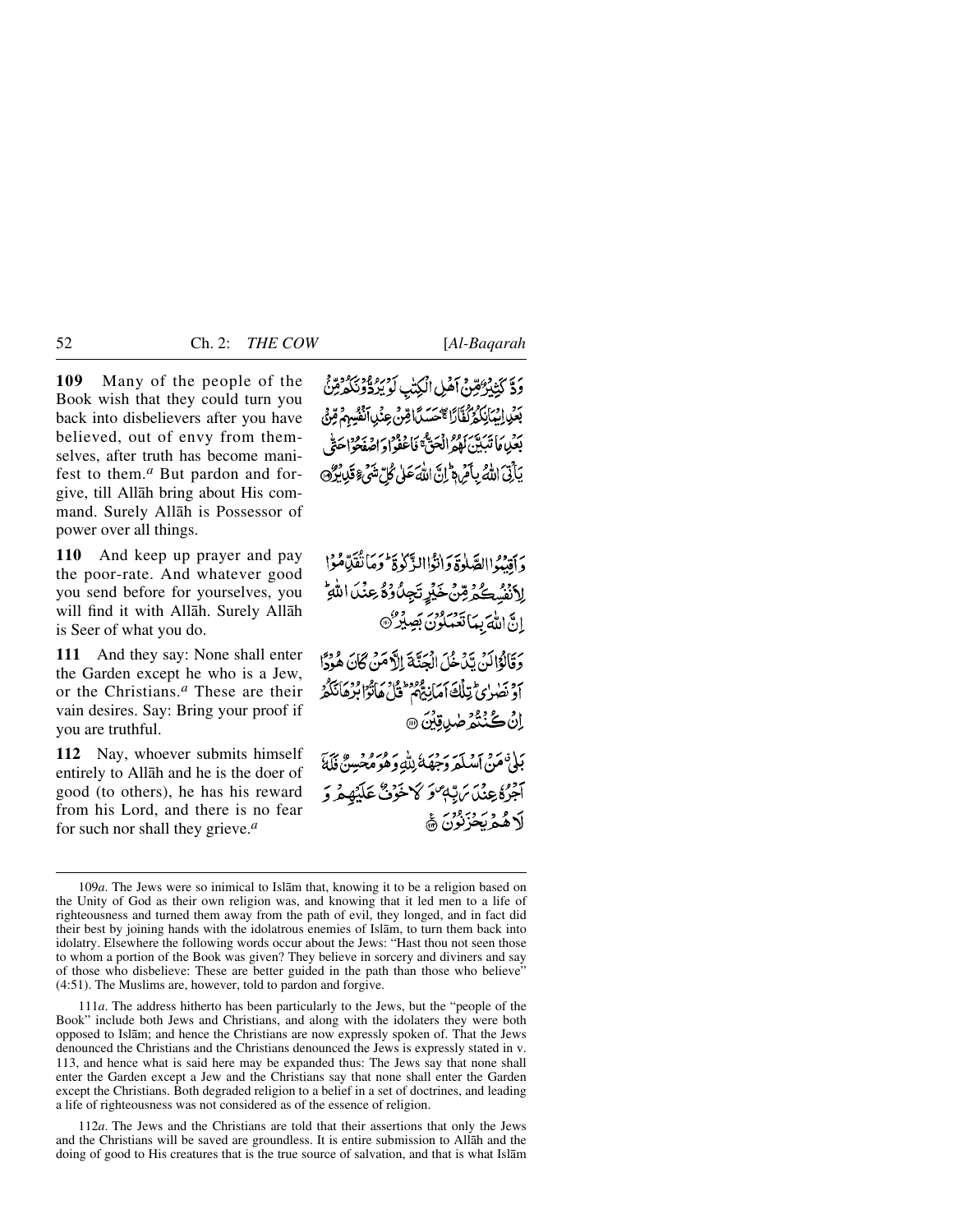# SECTION 14: **Perfect Guidance is only in Islåm**

**113** And the Jews say, The Christians follow nothing (good), and the Christians say, The Jews follow nothing  $(good)$ ,<sup>*a*</sup> while they recite the (same) Book. Even thus say those who have no knowledge, like what they say. So Allåh will judge between them on the day of Resurrection in that wherein they differ.*<sup>b</sup>*

**114** And who is more unjust than he who prevents (men) from the mosques of Allåh, from His name being remembered therein, and strives to ruin them? (As for) these, it was not proper for them to enter them except in fear. For them is disgrace in this world, and theirs is a grievous chastisement in the Hereafter.*<sup>a</sup>*

وَقَالَتِ الْيَهْدُدُ لَيْسَتِ النَّصْرٰى عَلَى شَيْءٍ وَّ قَالَتِ النَّصْرٰى لَيْسَتِ الْيَهْوُدُ عَلَى شَيْءٌ لا وَّهُمَّ يَتَّلُّوْنَ الْكِتْبَ كَذَٰلِكَ قَالَ الَّذِينَ لَا بْعَلْمُوْنَ مِثْلَ قَوْلِهِمْ قَالَلْهُ يَحْكُمْ بِيَبْهِمْ يَوْمَ الْقِيْمَةِ فِيْمَاكَانُوْافِيْكِ يَخْتَلِفُوْنَ ۞

وَمَنْ أَظُلَّهُ مِتَنْ مِّنَعَ مَسْجِدًااللّهِ]نُ يَّنْ كَمَهُ فِيْهَاأْتُسُهُ وَسَعَى فِي خَرَابِهَا ۖ أُولَيْكَ مَا كَانَ رَهُ مِنْ تَدْمَدُهُ مَأَ اللَّا خَيَابِفِينِيَّةُ لَعُبِهِمْ فِي الدُّّنْبَاخِزْيٌّ وَّلَهُمْ فِي الْاخِرَةِ عَذَابٌ عَظِيْنٌ

113*a*. In *'alå shai-in* the word *'alå* signifies *conformity*, as in the proverb *al-nåsu 'alå dßni mul∂ki-him* which means *the people are in conformity to*, i.e., *are followers of, the religion of their kings* (LL). The word *shai'*, which primarily means simply *a thing*, signifies in such cases *a thing worth being regarded*, or *a thing of any account* or *value*, or *anything good*, as in the proverb *laisa bi-shai'-in* (LL).

113*b*. The Jews and the Christians are here blamed for denying all good in each other like ignorant men, notwithstanding that they were both followers of one Book, by which is here meant the Old Testament, which both accepted. As against this, the Qur'ån accepts that there is partial truth in all religions. The declaration of this cosmopolitan principle by Islåm as regards a substratum of truth underlying all religions is the more wonderful when it is borne in mind that Islåm took its birth in a country which had no connection with the outside world, and the principle was proclaimed by a man who had not read the scriptures of any religion.

114*a*. The idolatrous Quraish had turned the Muslims out of the Sacred Mosque at Makkah and the Jews and the Christians were now helping them to annihilate the small Muslim community in Madinah, which practically meant the laying waste of the Sacred Mosque itself. The word *masåjid* (mosques) is used here because the Sacred Mosque was to be the centre of all the mosques of the world. This generalization further shows that the fate of all those who prevented Muslims from worshipping Allåh in the mosques

means according to the Holy Qur'ån. Here the word *wajh* does not stand for the *face*, but is used "for the whole, because *wajh* is the most noble part" (LL). Similarly *wajhi* in 3:20 signifies *my person* or *myself* (T). *Wajh* also means *course, way, purpose* or *object* as in v. 115.

From *aslama*, meaning *he submitted himself* or *entered into peace*, is derived the name of the religion which the Holy Qur'ån preaches, i.e., *Islåm*, for which see 3:19*a*.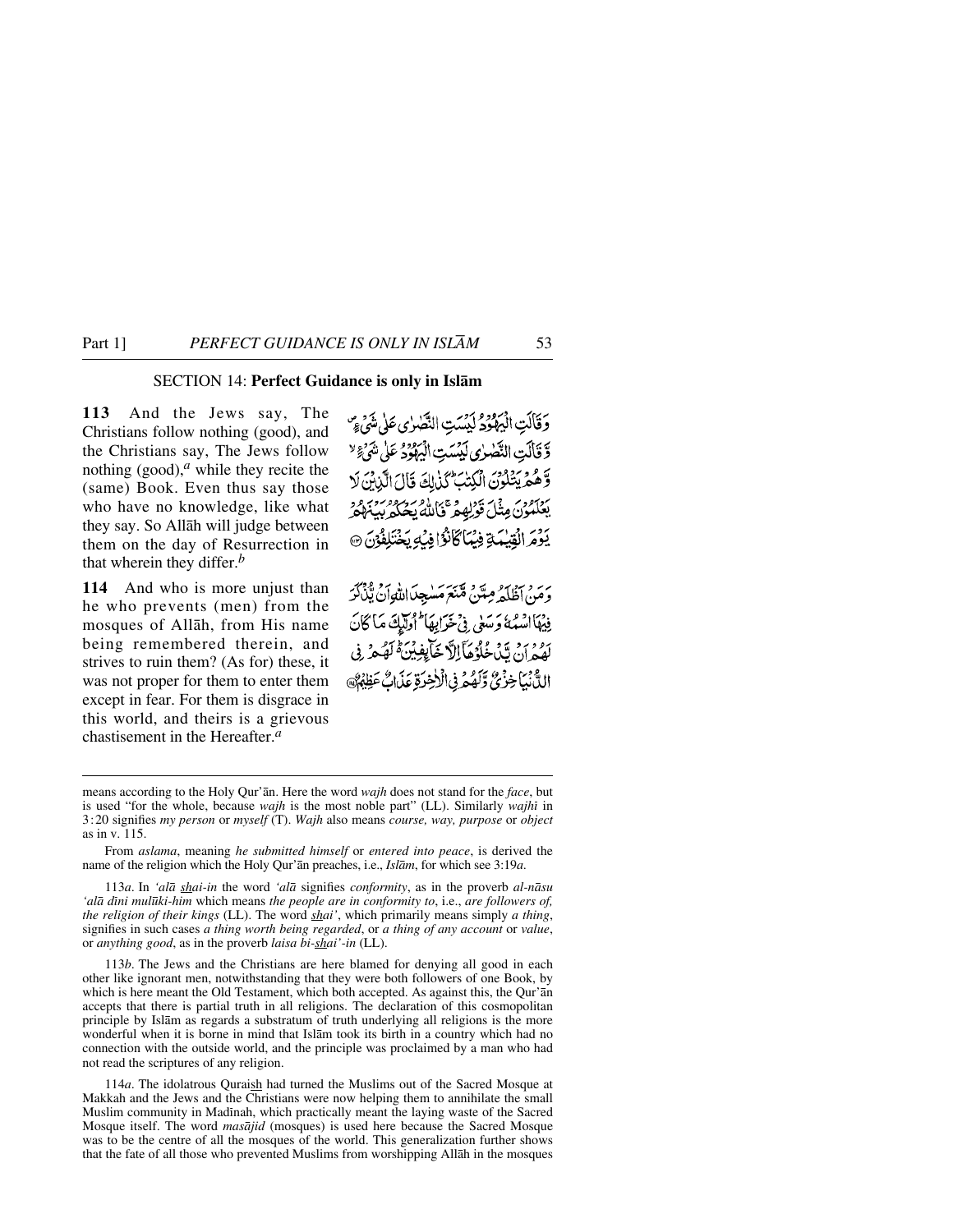**115** And Allåh's is the East and the West, so whither you turn thither is Allåh's purpose. Surely Allåh is Ample-giving, Knowing.*<sup>a</sup>*

**116** And they say: Allåh has taken to Himself a son — glory be to Him ! Rather, whatever is in the heavens and the earth is His. All are obedient to Him.*<sup>a</sup>*

**117** Wonderful Originator<sup>*a*</sup> of the heavens and the earth! And when He decrees an affair, He says to it only, Be, and it is.*<sup>b</sup>*

وَلِلَّهِ الْمَشْرِقُ وَ الْمَغْرِبُّ فَأَيْنَهَا تُوَلَّوْا فَنَمَّ م مع الله إِنَّ اللَّهَ دَامِيعٌ عَلَيْهُ ۞

وَقَالُوْااتَّحْدْ،إِنَّهُ وَلَيْلاً يُسْتَخِيَّةُ كُلُّ أَنَّ ذَلَّا مَا فِي السَّنْزِتِ وَ الْأَمْرَضِ لِمُحَلَّ لَكَ قُنِتُوُنَ @

بَدِ دِمْوَ السَّبْلُوتِ وَالْأَمْرِ صِ أَوَ إِذَاقِقَهُ ۚ أَمْهًا فَأَنَّبَا يَقُولُ لَهُ كُنْ فَيَكُونُ ۞

is predicted here, and the fate of the opponents of the Prophet bears ample testimony to the truth of this prediction. The Jewish residents of Madinah, who exerted themselves to their utmost to bring ruin to Islåm, were either banished in disgrace or perished in their struggle to annihilate Islām. The idolaters or the Quraish, who prevented Muslims from repairing to the Sacred Mosque at Makkah, were also finally subjugated and had to bow their heads before the very men whom they had persecuted for no other fault than that they worshipped Allåh.

115*a*. The previous verse predicts disgrace for those who persecuted the Muslims; this one predicts the Muslim conquests by which the enemy was to be disgraced. The concluding words, Allåh is *Ample-giving, Knowing*, also support this conclusion. The Muslims, who had been deprived of all they possessed and made utterly destitute, were promised ample gifts. The words *whither you turn, thither is Allåh's purpose*, point clearly to the Divine promise that all obstacles in the path of the Muslims will be removed and victory will follow their footsteps.

The word *wajh* occurring here denotes *countenance* or *face*, as well as *course, purpose*, or *object* which one is pursuing, or a *direction* in which one is going or looking (T, LL). According to R it signifies *attention* or *course*.

116*a*. The Christian doctrine that God has a son is refuted here. Though mainly it is the Jews who are addressed in this chapter, Christianity also is spoken of occasionally, in contrast with the next chapter in which Christianity finds a detailed mention while there are occasional references to Judaism. The phrase *sub√åna-h∂* is always used to declare the freedom of the Divine Being from all imperfections, and is always mentioned in connection with the doctrine of sonship to show that to attribute a son to the Divine Being is to attribute an imperfection to Him, which is met with in human beings. The doctrine of sonship is mentioned here as being opposed to the religion which requires entire submission to Divine commandments from every man and thus dispenses with the necessity of a conciliator.

117*a*. The original word is *Badß'*, which is applicable to the thing made as well as to the maker. *A thing is badß'* which is *not after the similitude of any thing pre-existing*, and *badß'* is also *the person who makes or produces or brings into existence for the first time and not after the similitude of anything pre-existing* (LL).

117*b*. *Kun fa-yak∂nu* is the oft-recurring phrase in which Allåh's act of the creation and annihilation of things is spoken of in the Holy Qur'ån. It is not meant by this that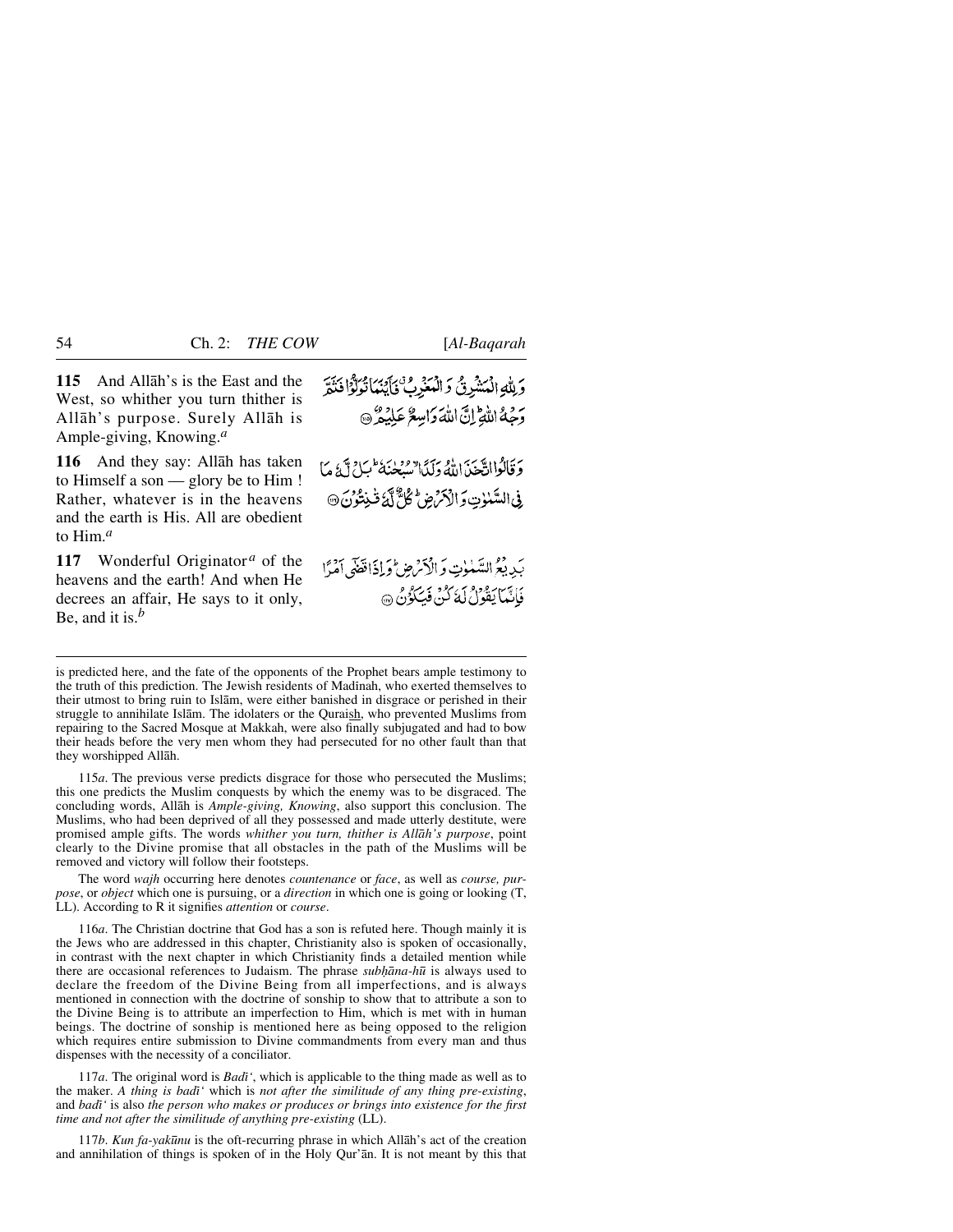**118** And those who have no knowledge say: Why does not Allåh speak to us or a sign come to us?*<sup>a</sup>* Even thus said those before them, the like of what they say. Their hearts are all alike. Indeed We have made the messages clear for a people who are sure.

**119** Surely We have sent thee with the Truth as a bearer of good news and as a warner, and thou wilt not be called upon to answer for the companions of the flaming Fire.

**120** And the Jews will not be pleased with thee, nor the Christians, unless thou follow their religion. Say: Surely Allåh's guidance — that is the (perfect) guidance.*<sup>a</sup>* And if thou follow their desires after the knowledge that has come to thee thou shalt have from Allåh no friend, nor helper.

وَقَالَ الَّذِينَ لَا يَعْلَمُونَ لَوْلَا بُكَلَّدُنَااللَّهُ أَوْ تَأْتِيْنَآ أَيَةٌ لَكُنْ لِكَ قَالَ الَّذِيْنَ مِنْ قَبْلِهِمْ مِّشْلَ قَوْلِهِمْ تَشَابَهَتْ قُلُوْبُهُمْ فَقَلَ بِيِّنَّا الْأَبِٰتِ لِقَوْمٍ يُّؤَذِّنُوْنَ @

إِنَّآ أَمْ سَلَّنَكَ بِالْحَقِّ بَشْكُرًّا وَّ نَبْانُوَّا ۚ وَلَا أَسْئَلُ عَنْ أَصْحٰبِ الْجَحِيْمِرِ ۞

دَ بَنْ نَرْضَى عَنْكَ الْبَهْوَدُولَا النَّصْرٰى حَتَّى نَتَبَعَ ِ مِلَّتَهُمْ ثُلْيٌ إِنَّ هُدَى إِللَّهِ هُوَ الْهُلْايُّ وَلَيِن اتَّبَعۡتَ أَهُوَاءَهُمۡ بَعۡدَىٰالَّيۡنَ مَبَآءَكَ مِنَ الْعِلْمٌ مَالَكَ مِنَ اللَّهِ مِنْ وَّلِيِّ وَّلَا نَصِيْرٍ @

118*a*. The disbelievers refused to accept the truth of Islåm unless either Allåh spoke to them, so that they should have a proof that He sends His messages to men, or that a sign should come to them. The sign which they often demanded was the threatened punishment. As disgrace in this world is predicted for them (v. 114), their demand is that as an evidence of the Prophet's truth that punishment should overtake them. The answer to both these demands is contained in v. 119, for *as a bearer of good news* the Prophet told them that if they purified themselves by walking in his footsteps, Allåh would speak to them, and *as a warner* he informed them of the coming wrath if they persisted in their evil ways.

120*a*. The Guidance of Allåh or the religion of Islåm is here called *al-hudå* or *the perfect guidance*, as against the Jewish and Christian religions which are called *ahwå'ahum* or *their desires*, because both the religions had lost their original purity. What the

there is no gradual process in the creation of things; evolution in creation is in fact plainly spoken of in the very first words of the Qur'ån, where God is spoken of as *Rabb* (Evolver) of words, the *Fosterer of a thing in such a manner as to make it attain one condition after another until it reaches its goal of completion* (R). It is, in fact, an answer to those who think that the creation of things by God is dependent on the previous existence of matter and soul and the adaptability of their attributes. The argument given here in the word *badi'* is that man, who stands in need of matter to make things, also stands in need of a pattern after which to make them, but God stands in need of neither. The verse seems particularly to refer here, however, to the revolution that was to be brought about by the Prophet. It seemed an impossibility to men, but Allåh had decreed it. And, in fact, the revolution brought about in Arabia by the Prophet was so wonderful that the old heaven and earth of the peninsula may be said to have been changed into new ones.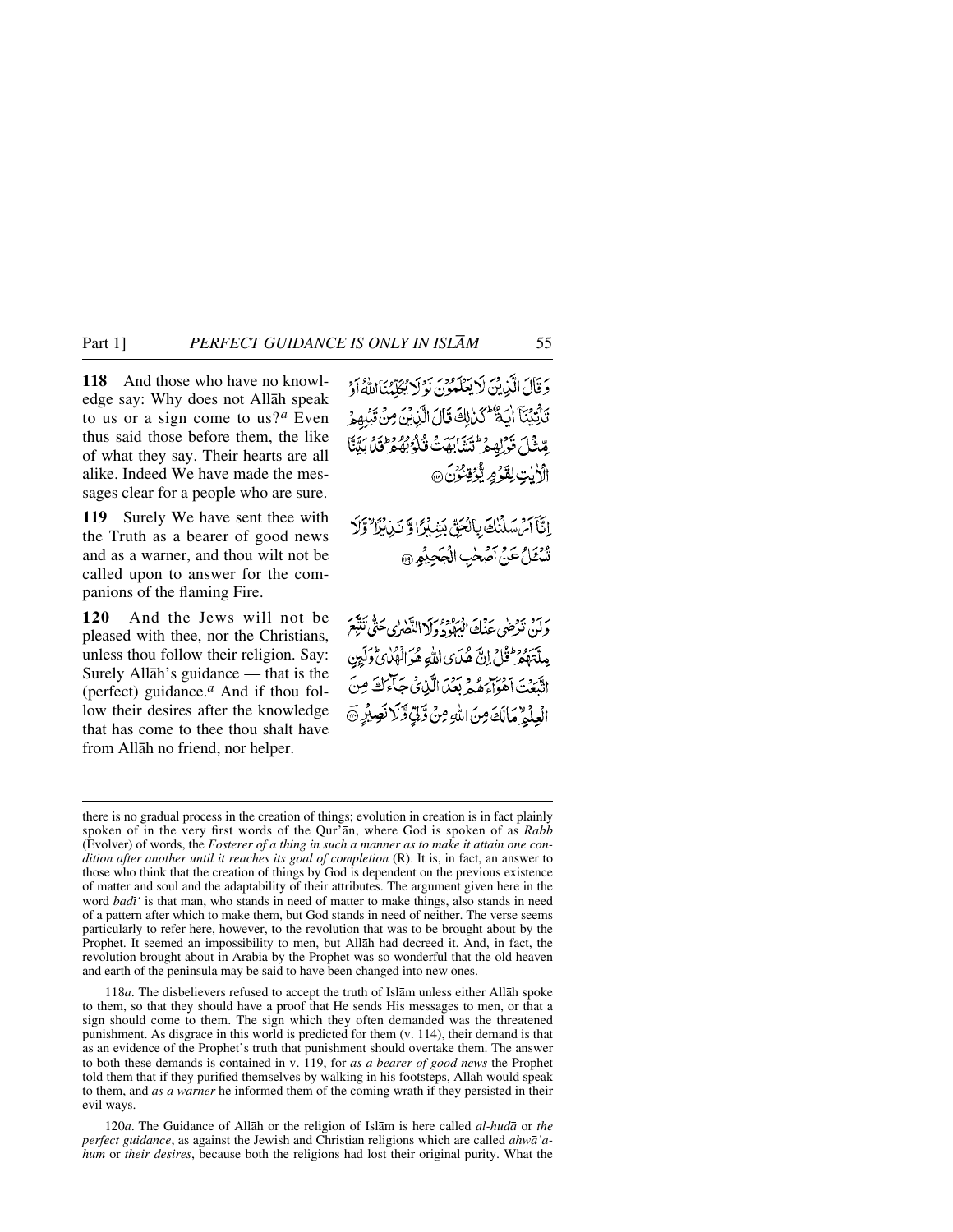**121** Those to whom We have given the Book follow it as it ought to be followed.*<sup>a</sup>* These believe in it. And whoever disbelieves in it, these it is that are the losers.



### SECTION 15: **Covenant with Abraham**

**122** O Children of Israel, call to mind My favour which I bestowed on you and that I made you excel the nations.*<sup>a</sup>*

**123** And be on your guard against a day when no soul will avail another in the least, neither will any compensation be accepted from it, nor will intercession profit it, nor will they be helped.

**124** And when his Lord tried Abraham with certain commands he fulfilled them. He said: Surely I will make thee a leader of men. (Abraham) said: And of my offspring? My covenant does not include the wrongdoers, said He.*<sup>a</sup>*

يْبَنِيِّ اِمْسَرَاءِ بِبْلَ اذْكُرُوْانِعْبَدْتِي الَّذِيِّ بِمِرْدٍ مِنْ عَلَيْكُمْ دَرَبٌّ وَخَدٍّ وَمُحْمَدُ عَلَى الْعَلَيْدِينَ ۞

وَ اتَّقَوْا يَوْمًا لَا تَجْزِيُ نَفْسُنُ عَنْ تَفْسِ يَنْيَنَّا وَّ لَا يُفْيَكُنُّ مِنْهَا عَذَانٌ وَلَا تَنْقَعُهُا شَفَكَ يُنَّ وَأَلَاهُهُ بِنَصَرُونَ۞

وَإِذِابْتَكَى إِبْرٰهِمَرَرَبُّهُ بِكَلِيتٍ فَأَتَتَّهُنَّ قَالَ إِنَّ جَاعِلُكَ لِلنَّاسِ إِمَامًا لَمَّا فَالَ وَصِنْ ذُرِّ يَّتِنْ ثَالَ لَا يَنَالُ عَهْدِى الطَّلِمِيْنَ @

122*a*. The Israelites are thrice told in the Holy Qur'ån that God had made them a great nation but that it was by their own evil deeds and forsaking the ways of righteousness that they were proving themselves unworthy of that greatness. They are first addressed in v. 40 and told that the Prophet Muhammad came in fulfilment of their own prophecies. They are again addressed in v. 47 and told how favours were shown to them in the time of Moses and after him. Now they are being addressed a third time and reminded of the covenant which was made with Abraham, the great patriarch in whom the Israelites and the Ishmaelites met.

124*a*. The first part of the verse relates that Abraham was made spiritual leader of men because he was found perfect in fulfilling the Divine commandments. As a spiritual leader of three great nations of the world, that patriarch occupies a unique position

Prophet taught is here called *al-'ilm*, or *science*, because it establishes all the principles of religion, both theoretical and practical, with clearness.

<sup>121</sup>*a*. The Muslims are meant, while the *Book* is the Qur'ån (AH). I'Ab interprets the words *yatl∂na-h∂ ƒaqqa tilåwati-hß* as meaning *follow it as it ought to be followed* (IJ). For *talå*, meaning *he followed it*, or *did according to it*, see LL, which quotes several authorities.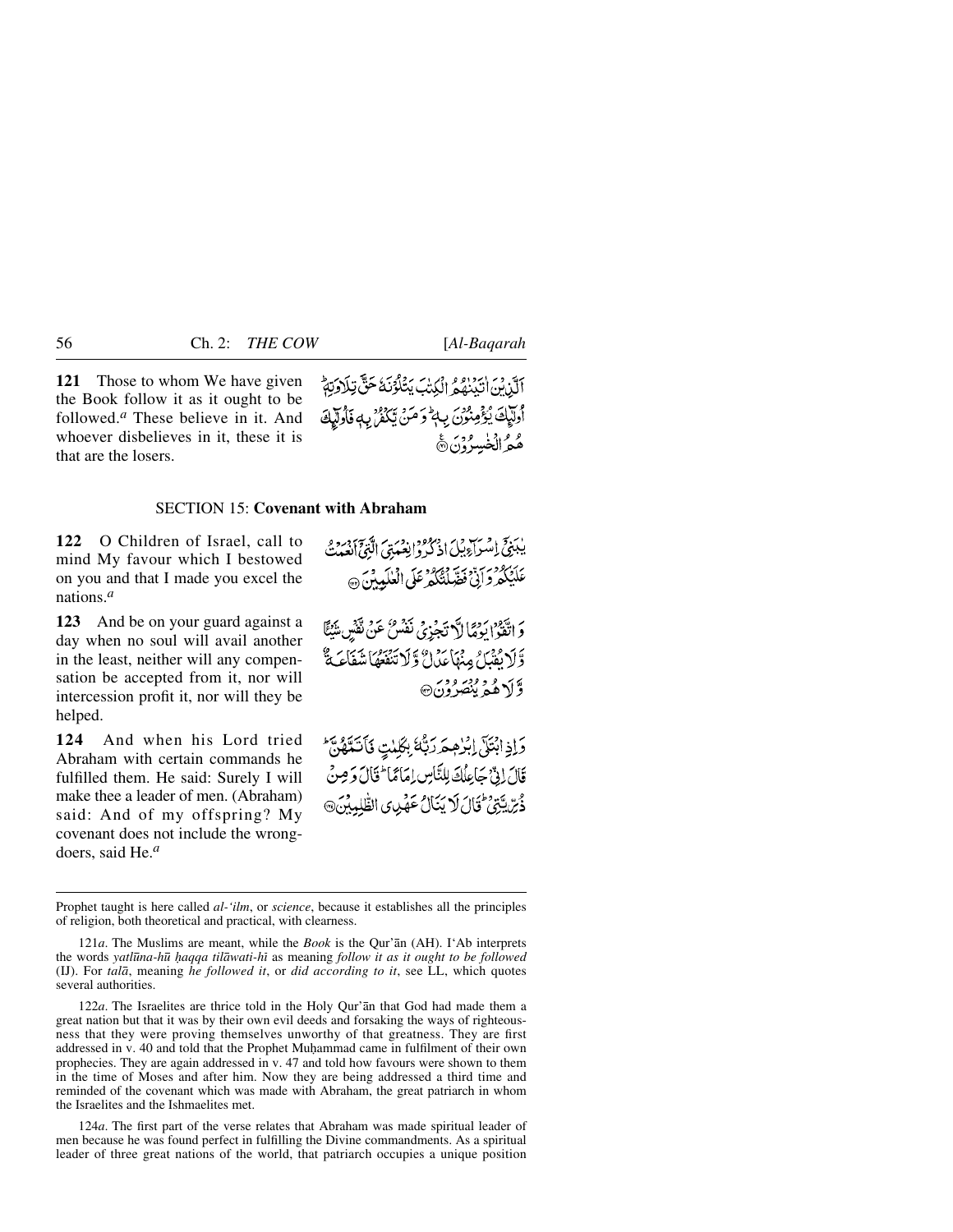**125** And when We made the House وَإِذْ جَعَلْنَا الْبَدْتَ مَثَابَيَّةً لِّلنَّاسِ وَ أَمْنَتَا ۖ a resort for men and a (place of)

among religious personalities. Having discussed at length that a prophet from the Ishmaelites had come in accordance with the prophecies of the Israelite prophets, the Holy Qur'ån now proceeds to show that even the covenant with their great ancestor Abraham necessitated the appearance of a prophet in Arabia.

The second part of the verse states that the spiritual leadership of the world was still with Abraham's descendants. They are told that the covenant was made, not with Israel but with Abraham, and that therefore the seed of Ishmael and Isaac were equally to be blessed. Nay, as stated further on in v. 125, the covenant was made with both Abraham and Ishmael. The Jewish and Christian contention that the covenant made with Ishmael was simply of a temporal nature is groundless. On the other hand, the following arguments show that the covenant included both Ishmael and Isaac. (1) The promise to bless Abraham and his seed was given long before either Ishmael or Isaac was born: "And I will make of thee a great nation, and I will bless thee, and make thy name great; and thou shalt be a blessing. ... And in thee shall all families of the earth be blessed" (Gen. 12:2, 3). (2) The promise given to Abraham regarding the multiplicity of his seed is the same as that given to Hagar regarding Ishmael when she conceived him: "And He brought him forth abroad, and said, Look now toward heaven, and tell the stars, if thou be able to number them: and He said unto him, So shall thy seed be" (Gen. 15:5). "And the angel of the Lord said unto her (i.e. Hagar), I will multiply thy seed exceedingly, that it shall not be numbered for multitude" (Gen. 16:10). (3) The covenant was made again with Abraham after Ishmael was born, while Abraham had no hope of another son, nor was there a Divine promise that a son should be born to him from Sårah, the promise contained in Gen. 15:4, "but he that shall come forth out of thine own bowels shall be thine heir" having been fulfilled in the birth of Ishmael. This promise is contained in Gen. 17:2–6: "And I will make My covenant between Me and thee, and will multiply thee exceedingly. ... And I will make thee exceeding fruitful, and I will make nations of thee, and kings shall come out of thee". (4) The covenant was renewed with Ishmael after Isaac was promised: "And as for Ishmael I have heard thee: Behold I have blessed him, and will make him fruitful, and will multiply him exceedingly; twelve princes shall he beget, and I will make him a great nation" (Gen. 17:20). It should also be noted that God's hearing Abraham with regard to Ishmael refers to Abraham's prayer in Gen. 17:18: "O that Ishmael might live before thee!", and shows that Ishmael was righteous in the sight of God. (5) The nature of the promise made to Ishmael does not differ materially from that made to Abraham: they are both to be blessed, both to be made fruitful, the seed of both is to be multiplied exceedingly, princes and kings are promised among the descendants of both of them, and both are promised to be made a great nation. Nothing is said regarding Abraham that is not said regarding Ishmael. (6) The covenant on the part of Abraham's seed was kept by the children of Isaac as well as of Ishmael. According to Gen. 17:10: "This is My covenant which ye shall keep between Me and you and thy seed after thee; Every man child among you shall be circumcised". Now, circumcision has been a characteristic of the Israelites as well as of the Ishmaelites. Hence God's covenant was with both these nations. (7) The fulfilment of the covenant on the part of God has also been true with regard to both nations: "And I will give unto thee, and to thy seed after thee, the land wherein thou art a stranger, all the land of Canaan, for an everlasting possession; and I will be their God" (Gen. 17:8). If the covenant was only with Isaac's children, the promise of an everlasting possession failed with the advent of Islåm, so that even God could not keep His promise. But the fact is that the land of Canaan continues to remain as an everlasting possession in the hands of the seed of Abraham, for as soon as the Israelites or their representatives, the Christians, were deemed unfit to have the Holy Land in their possession because of their unrighteousness, that Holy Land was given to the Arabs, who were Ishmaelites, and to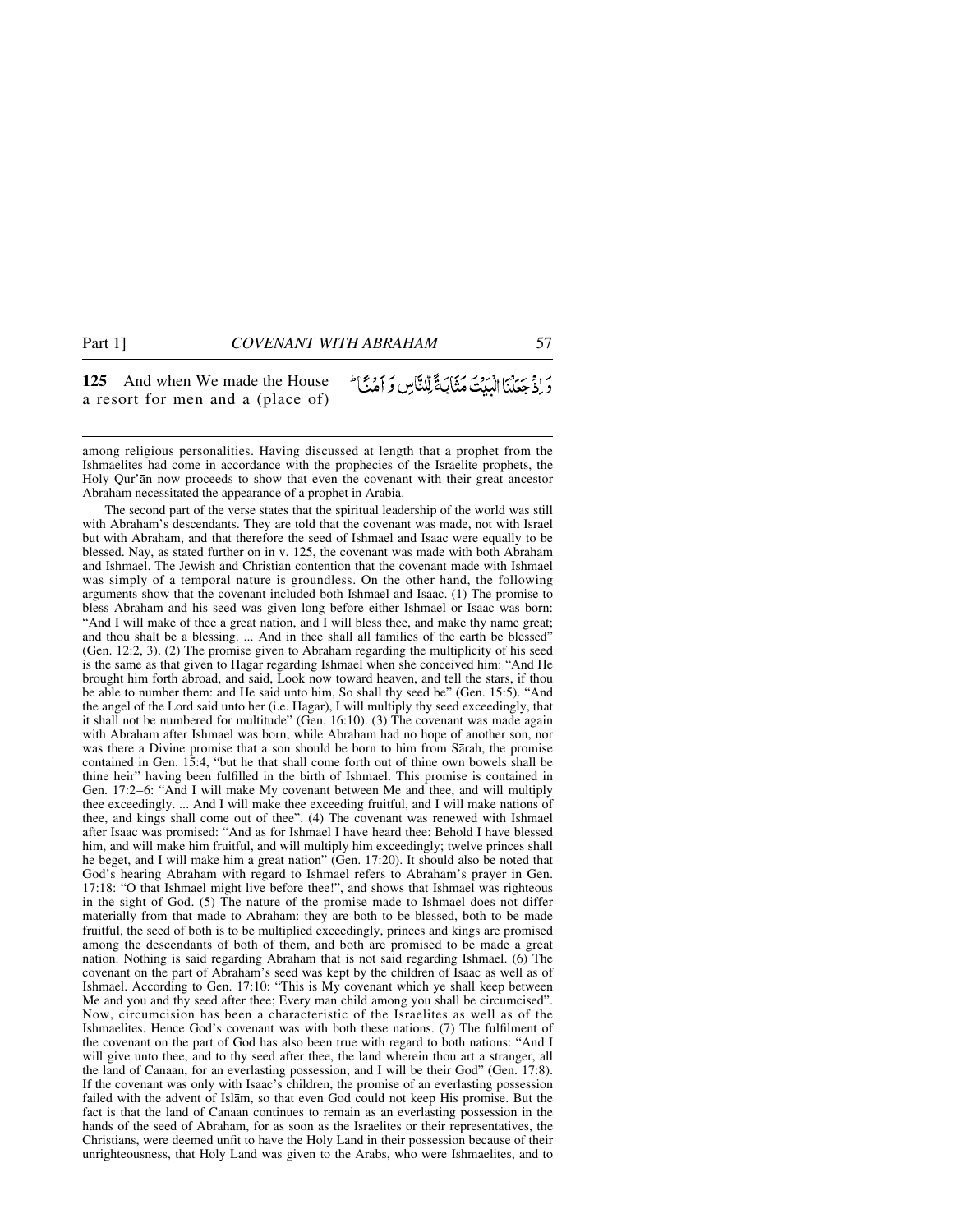security.*<sup>a</sup>* And: Take ye the Place of Abraham for a place of prayer.*<sup>b</sup>* And We enjoined Abraham and Ishmael, saying: Purify My House for those who visit (it) and those who abide (in

وَاتَّخِذْرُوْامِنْ مِّقَاْمِهِ إِبْرٰهِيمَرْمُصَلَّى ۖ و عَهِدْنَآلِلَ ابْرُهِمَ وَاسْلُعِيْلَ أَنْ طَهِّدًا

this day it remains in the hands of the Muslims, who are the true representatives of the house of Ishmael.

125*a*. *Al-Bait* or *The House* is the famous house known by this name to this day, the *Ka'bah*. It is also known as *Bait Allåh* or the House of Allåh, and is the same as the *Bethel* of the Bible. In the Qur'ån itself it is mentioned by the name *al-Bait* several times, as here and in vv. 127, 158; 3:97; 8:35; 22:26. It is also mentioned as *al-Bait al-Harām* or *the Sacred House* (5:2, 97), and *al-Bait al-'Atßq*, or *the Ancient House* (22:29, 33), and *al-Bait al-Ma'm∂r* or *the Oft-visited House* (52:4). It is also spoken of as *awwala bait-in* wudi'a li-l-nāsi, the First House appointed for men for Divine worship (3:96).

History bears out these three distinguishing characteristics of the Ka'bah. It exists from the remotest antiquity; it was visited annually by people from the most distant corners of Arabia; and its sacredness was respected by the whole of Arabia. Thus writes Muir: "A very high antiquity must be assigned to the main features of the religion of Mecca. ... Diodorus Siculus, writing about half a century before our era, says of Arabia washed by the Red Sea: "There is in this country a temple greatly revered by the Arabs". These words must refer to the Holy House of Mecca, for we know of no other which ever commanded such universal homage. ... Tradition represents the Ka'bah as from time immemorial the scene of pilgrimage from all quarters of Arabia: from Yemen and Hadramaut, from the shores of the Persian Gulf, the deserts of Syria, and the distant environs of Hira and Mesopotamia, men yearly flocked to Mecca. So extensive a homage must have had its beginnings in an extremely remote age" (Life of Mahomet).

125*b*. The previous verse speaks of Abraham, and there is apparently a change now introduced in resorting to the subject of the Ka'bah. But really there is no change. This section deals with the covenant made with Abraham and this covenant included both the Israelites and the Ishmaelites. The Ka'bah, the spiritual centre of Islåm, it is now related, was connected with the name of Abraham, and pointed reference to this is made in the mention of *Maqām Ibrāhīm* or the Place of Abraham. It is true that a particular place, a small building supported by six pillars about eight feet high, situated in the Ka'bah, is known by this name, and was so known in the time of the Prophet and even before him, and this is incontrovertible evidence of Abraham's connection with Arabia and its spiritual centre. But here really *Maqåm Ibråhßm* stands for the House itself. It is *The House* that was made a resort for men and a place of security as stated in the opening words of the verse, and it is *The House* that was to be purified of idols by Abraham and Ishmael, as stated in the latter part. The injunction therefore to take the Place of Abraham for a place of prayer can carry no other significance than that *The House* or the Ka'bah shall be the Central Mosque of the Muslims. It is called the Place of Abraham because it was Abraham who purified it of the idols and it was Abraham who rebuilt *The House* as stated further on. While some commentators take the words *Maqåm Ibråhßm* as referring to the particular place known by that name, many of them understand by it the Ka'bah or the whole of the sanctuary. There is a hadith in Bukhārī according to which 'Umar is reported to have said to the Prophet: O Messenger of Allåh, wert thou to take *Maqām Ibrāhīm* for a place of prayer. These words were spoken when the Prophet, after his flight to Madinah, turned his face to Jerusalem as the *qiblah*, because Jerusalem was the *qiblah* of the Israelite prophets that had gone before him. It was on receiving this Divine injunction that he made the Ka'bah the *qiblah* of the Muslims.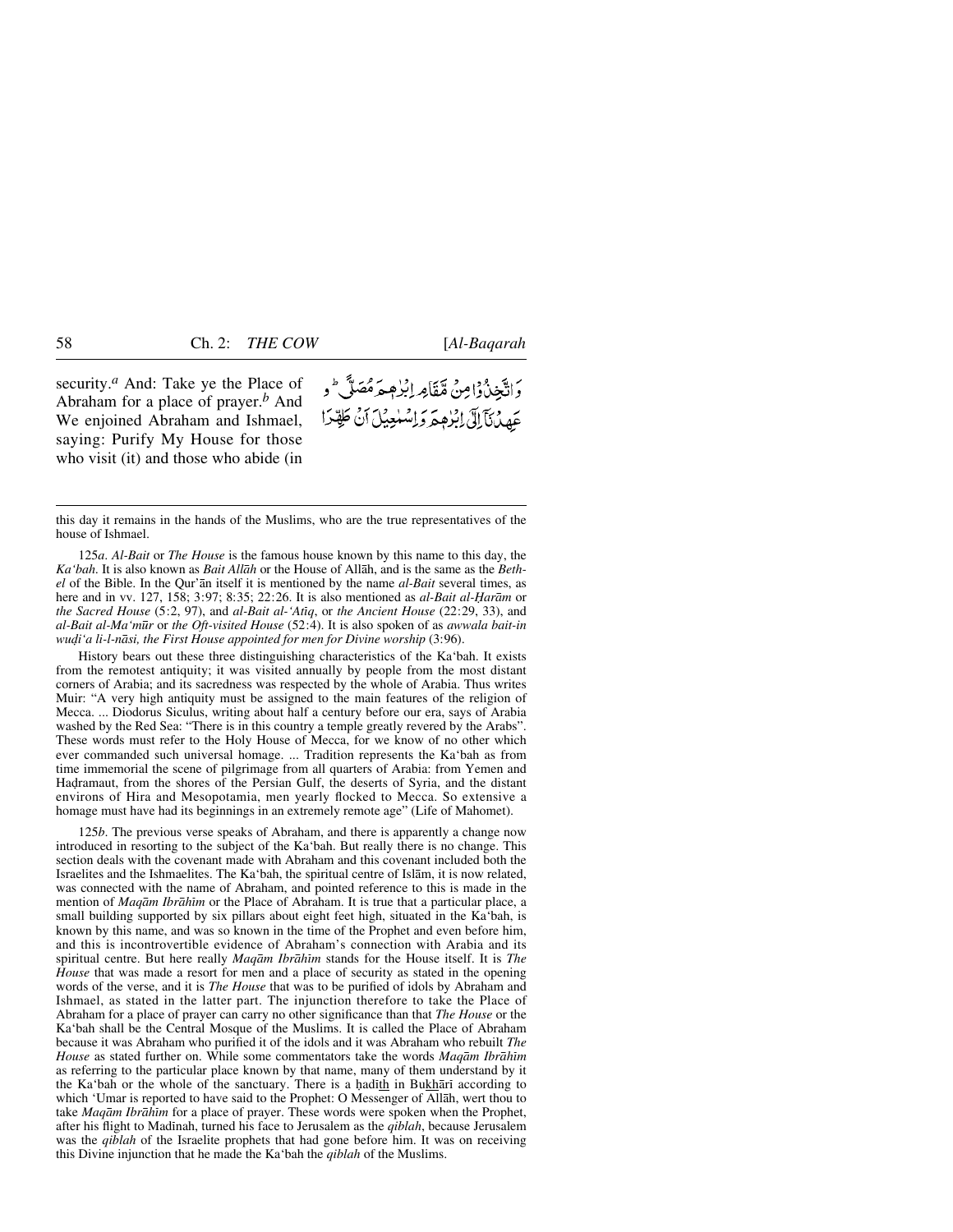it) for devotion and those who bow down (and) those who prostrate themselves.*<sup>c</sup>*

**126** And when Abraham said: My Lord, make this a secure town and provide its people with fruits, such of them as believe in Allåh and the Last Day. He said: And whoever disbelieves, I shall grant him enjoyment for a short while, then I shall drive him to the chastisement of the Fire. And it is an evil destination.*<sup>a</sup>*

**127** And when Abraham and Ishmael raised the foundations of the بُدْتِيَ لِلظَّابِفِينَ وَالْعُكِفِينَ وَالدُّكَّعِ السُّجُودِ

وَإِذْ قَالَ إِبْرٰهِهُ مِن بِّ اجْعَلْ هٰذَا بَلَدًا الْمِنَّا وَّ الْرَزْقُ اَهْلَهُ مِنَ الشَّرْتِ مَنْ اٰ مَنَ عِنْهُمْ بِاللَّهِ وَالْيَوْمِ الْأَخِيرُ قَالَ وَمَنْ لَفَلَ نَأْمَتّْعُهُ تَلِيْلًا تُمَّ أَضْطَرُّهُ إِلَى عَـٰذَابِ التَّابِراطوَ بِيِثْينَ الْمَصِينُونِ

وَإِذْ بَزْفَعُ إِبْرٰهِ جُهِ الْقَوَاعِدَ مِنَ الْهَدْتِ

References to Ishmael, the eldest son of Abraham, are very frequent in the Holy Qur'ån. For further references see 2:133, 136, 140; 3:84; 4:163; 6:86; 14:39; 19:54, 55; 21:85; 37:101–107 (where he is not mentioned by name); and 38:48.

For references to Isaac, Abraham's younger son, which are always brief, see 2:133, 136, 140; 3:84; 4:163; 6:84; 11:71; 12:6; 14:39; 19:49; 21:72; 29:27; 37:112, 113; and 38:45–47.

126*a*. It was Abraham who, when settling Hagar and Ishmael near the Sacred House, which was already there, laid the foundations of a city there. Makkah is elsewhere spoken of as *hådh-al-Balad* (14:35; 90:1, 2) or *this City*. In 3:96, it is mentioned by the name Bakkah. It was built in a place which was unproductive of fruit (14:37) and therefore devoid of the primal necessities of life. Hence, Abraham's prayer for the residents of the city that they might be provided with fruits. But while Abraham prayed for provisions of life for the righteous only, God's acceptance of the prayer included the wicked as well. Elsewhere, the acceptance of this prayer is referred to thus: "Have We not settled them in a safe, sacred territory to which fruits of every kind are drawn — a sustenance from Us" (28:57).

<sup>125</sup>*c*. It should be noted that Ishmael is very often mentioned along with Abraham in connection with the Ka'bah. Ishmael's connection with Arabia is established by the Bible itself, for Kedar (son of Ishmael, Gen. 25:13) stands throughout the writings of the Old Testament for Arabia (Ps. 120:5; Is. 42:11; 60:7). The Arab tradition on this point was so strong and of such old standing that the Holy Qur'ån every now and then refers to it as a matter of undoubted history. As Muir says: "This was no Muslim fiction, but the popular opinion of the Meccans long before the era of Muhammad, otherwise it could not have been referred to in the Qur'ån as an acknowledged fact, nor would the names of certain spots around the Ka'bah have been connected, as we know them to have been, with Abraham and Ishmael" (*Life of Mahomet*). The Arab tradition representing Abraham as coming with Hagar and Ishmael to the place where now Makkah is, is quite independent of the Bible statement, and the two taken together justify us in drawing the conclusion as to the truth of the Quranic statement. Moreover, the situation of Makkah on a well-recognized ancient route from Syria to Yaman and the visits from the deserts of Syria to that "Ancient House" corroborate this conclusion. Thus there is not the least reason to reject the popular tradition as a fable, and the facts recorded in the Qur'ån are borne out fully by Arab tradition and the Bible.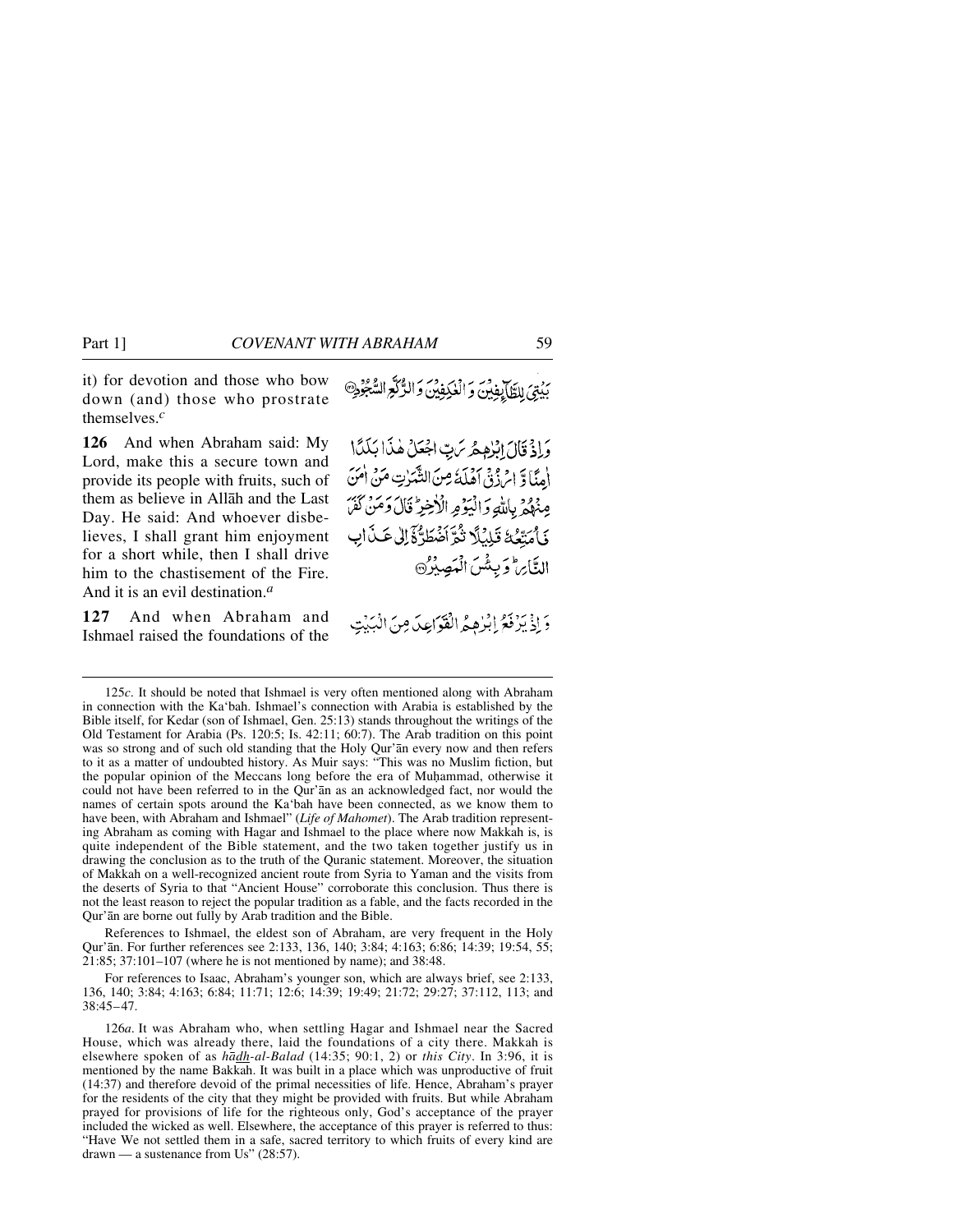House: Our Lord, accept from us; surely Thou art the Hearing, the Knowing.*<sup>a</sup>*

**128** Our Lord, and make us both submissive to Thee, and (raise) from our offspring, a nation submissive to Thee,*<sup>a</sup>* and show us our ways of devotion and turn to us (mercifully); surely Thou art the Oft-returning (to mercy), the Merciful.

**129** Our Lord, and raise up in them a Messenger from among them who shall recite to them Thy messages and teach them the Book and the Wisdom, and purify them. Surely Thou art the Mighty, the Wise.*<sup>a</sup>*

وَ اِسْتَعِيْلُ \* رَبَّنَا تَقْبَلْ مِنَّا \* اِنَّكَ أَنْتَ السَّبِيَّعُ الْعَلِيْدُ @ رَبَّنَا وَاجْعَلْنَا مُسْلِمَبْنِ لَكَ وَمِنْ ذُرِّيَّتِنَّا أَهْيَةً مُّسْلِمَةً لَّكَّ وَآيِرَنَا مَنَامِيكَنَا وَنُبُ عَلَيْنَا ۚ إِنَّكَ اَنۡتَ التَّوَّابُ الرَّحِيْمُ ﴾

رَبَّنَا وَابْعَثْ فِيُهِمْ رَسُوْلَا قِنْهُمْ بَنَاْ}اعَلَهُمْ أيتِكَ وَبُعَيِّمَهُمْ الْكِتَبَ وَالْجِلْمَةَ وَيُرْكِبُوْهِ اتَّكَ أَنْتَ الْعَرْيُرُ الْحَكِيْمُ ۞

#### SECTION 16: **The Religion of Abraham**

**130** And who forsakes the religion of Abraham but he who makes a fool of himself. And certainly We made him pure *<sup>a</sup>* in this world and in the Hereafter he is surely among the righteous.

رَّ مَنْ يَرْغَبُ عَنْ مِّلَّةِ إِبْرٰهِمَ إِلاَّصَنْ سَفِهَ بَعْضَةً وَلَقَدِياهُ صَطَفَبَنِكُ فِي اللَّهُ نَبَا ۚ وَ إِنَّ مَا في الْأَخِرَةِ لَمِنَ الصَّلِحِينَ ۞

129*a*. The Messenger had appeared but the great task of teaching the Book and the Wisdom to the progeny of Ishmael, the Arabs, and the still greater task of purifying them of evil, had yet to be performed, and its mention at this time was therefore prophetical. The more one ponders on the unique transformation brought about by the Prophet in Arabia, and through Arabia in the world, the more his head bows before the grandeur of this prophecy.

130*a*. *I©∆afainå-hu* means *We made him pure from all dross* (AH); also *We chose him* (LL). The root is *safw* meaning *purity. Mustafā, the Purified One* or *the Chosen One*, is one of the titles of our Prophet.

<sup>127</sup>*a*. Abraham and Ishmael rebuilt the Ka'bah, which was already there; see 14:37.

<sup>128</sup>*a*. The word translated as *submissive* is *Muslim* in the original. A Muslim is so called because he surrenders himself to the will of God or because he is secure from the slavery of the devil (R) or because he enters into peace. Though all prophets were Muslims but only the followers of the Prophet Muhammad are known as a Muslim nation. At the time when these verses were revealed, there existed only a few Muslims in Madinah, and reference to a Muslim nation was still prophetical.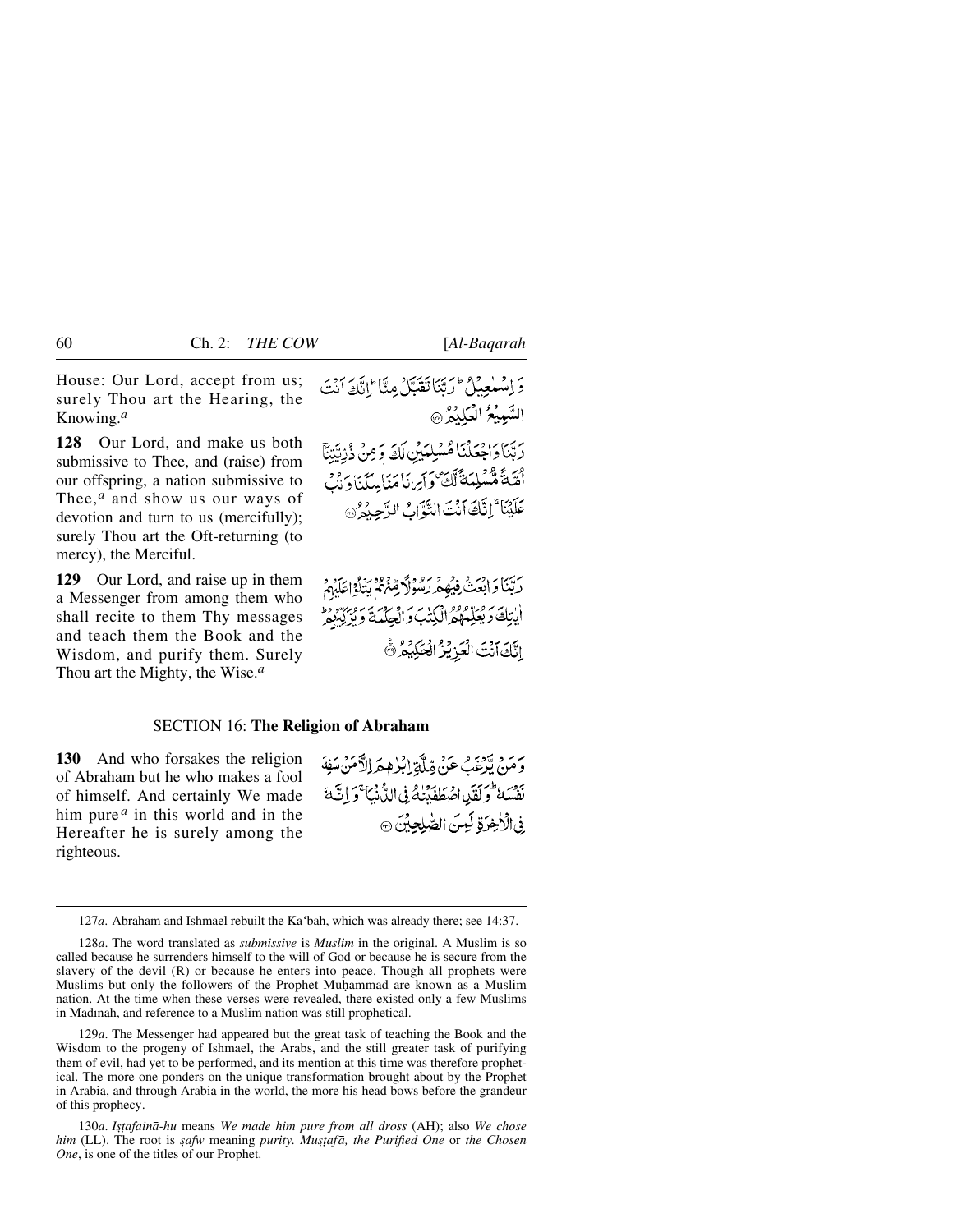**131** When his Lord said to him, Submit, he said: I submit myself to the Lord of the worlds.

**132** And the same did Abraham enjoin on his sons, and (so did) Jacob: O my sons, surely Allåh has chosen for you (this) religion, so die not unless you are submitting ones.*<sup>a</sup>*

**133** Or were you witnesses when death visited Jacob, when he said to his sons: What will you serve after me? They said: We shall serve thy God and the God of thy fathers, Abraham and Ishmael and Isaac, one God only, and to Him do we submit.

**134** Those are a people that have passed away; for them is what they earned and for you what you earn; and you will not be asked of what they did.

**135** And they say: Be Jews or Christians, you will be on the right course. Say: Nay, (we follow) the religion of Abraham, the upright one, and he was not one of the polytheists.*<sup>a</sup>*

**136** Say: We believe in Allåh and (in) that which has been revealed to

إِذْ قَالَ لَهُ رَبَّهُمْ أَسْلِمُ قَالَ أَسْلَمْتُ لِرَبِّ الْعٰلَمَيْنَ

برسطى بهَآبازهمْ بُنِيكِ وَيَعْفُوبُّ يُبَنِيَّ! اللَّهَ اصْطَفِي لَكِنَّهُ الدِّينَ فَبِلَا تَبُوُنُنَّ الدَّ بر برورو و برود.<br>وان تد مسلمون ه

برد مودود مرسس و بربر سوود و درود<br>امرکتنگر تشهارای ای حضر بعفون البوت اِذْ قَالَ لِبَنِيْبِهِ مَا نَتَبَيِّدُونَ مِنْ بَعَٰدِيٌّ قَالَوْا تعبك الهك والما ابابك ابرهم واسلمل دَ اِسْحٰنَ الْقَا وَّاحِلَّا ٱوَّنۡحَنَّ لَهُ مُسْلِمُوۡ

تِلْكَ أُمَّةٌ ۚ قَدْ خَلَتْ ۚ لَهَا مَا كَسَبَتْ وَ لَكُمْ مَّا كَسَنْتُمْ وَلَا تُسْتَلَوْنَ عَبَّا كَانُوْا يَعْمَلُوْنَ@

وَ قَالُوْا كَوْنُوْا هُوَدًا أَوْ نَصْرَى يَوْسَعُ وَالْحَيْلُ بِلْ مِلَّةَ إِبْرٰهِمْرَحَنِيۡفَأُ ۖ وَمَا كَانَ مِنَ الْمُشْرَكِينَ ۚ

قَوْلُوۡٓٓالۡمَنَّا بِٱللَّهِ وَمَآ ٱنۡزِلَ إِلَيۡنَاوَمَآ ٱنۡزِلَ

<sup>132</sup>*a*. Jacob, elsewhere called Israel, was the son of Isaac, the son of Abraham. Compare Gen. 18:19: "For I know him, that he will command his children and his household after him, and they shall keep the way of the Lord, to do justice and judgement."

For further references to Jacob, see 2:133, 136, 140; 3:84, 92; 4:163; 6:84; 12th chapter; 21:72, 73; and 38:45–47.

<sup>135</sup>*a*. *Hanif* is from the root *hanf*, meaning *inclining* or *declining* (LL). Hence *hanif* is *one inclining to a right state* or *tendency* (R, LL). The word is often mentioned in connection with the name of Abraham and the Holy Prophet, and his followers are also enjoined to be *hanff*. It seems to signify firmness in sticking to the right state, and has, no doubt, reference to the inclining to error on the part of both the Jews and the Christians. As opposed to both these professed followers of Abraham, the Muslims are enjoined to remain firm in the right state, and thus to be the true representatives of the Abrahamic faith in the world. It is for this reason that the word *hanif* is used here in opposition to the attitude of both the Jews and the Christians.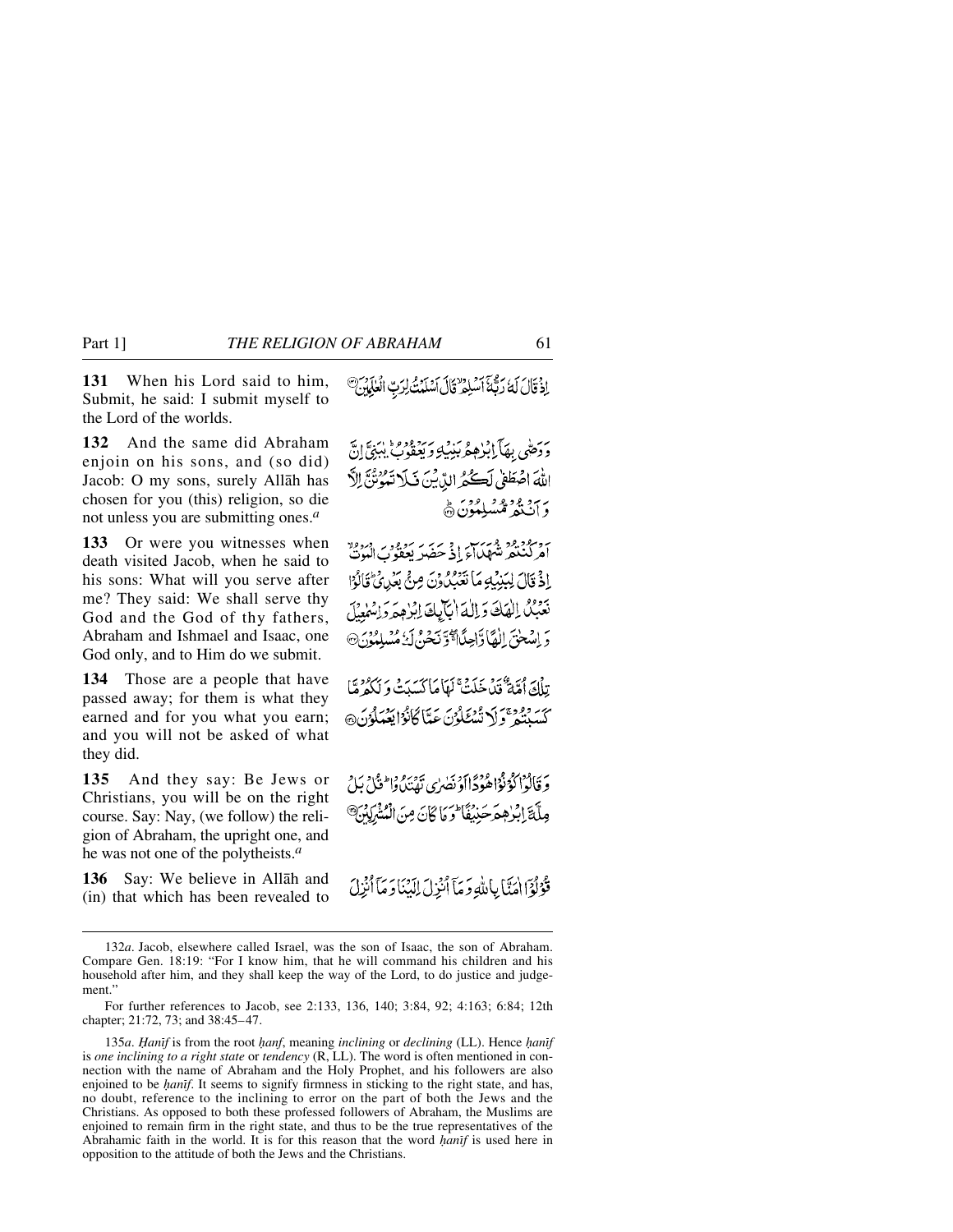us, and (in) that which was revealed to Abraham, and Ishmael and Isaac and Jacob and the tribes, and (in) that which was given to Moses and Jesus, and (in) that which was given to the prophets from their Lord, we do not make any distinction between any of them and to Him do we submit.*<sup>a</sup>*

**137** So if they believe as you believe, they are indeed on the right course; and if they turn back, then they are only in opposition. But Allåh will suffice thee against them; and He is the Hearing, the Knowing.*<sup>a</sup>*

**138** (We take) Allåh's colour, and who is better than Allåh at colouring, and we are His worshippers.*<sup>a</sup>*

**139** Say: Do you dispute with us about Allåh, and He is our Lord and your Lord, and for us are our deeds

إِلَّيْ ابْزُهِمْ وَ إِسْلَعِبْلَ وَ إِسْلَحْقَ وَ يَعْفُوْبَ دَ الْإِنْسْيَاطِ دَ مَآ أُوۡنِیۡ مُؤۡسٰیٖ وَعِیۡسٰی وَ مَآ اوتىَ النَّبِيُّوْنَ مِنْ رَّبِّهِمْ ۚ لَا نُفَرِّنُ بَيْنَ آھَدِي قِيدُودُ مِيجَمْعَةَ رَبِّعُونَ آلَٰهُ مُسْلِمُوْنَ۞

فَانْ اٰمَنُوۡ ابِبِينَنِ مَآ اٰمَنۡنُهُمۡ بِ4ٖ فَقَلِ اهۡنَنَاوُ أَ ۚ وَ إِنْ تَوَلَّوْا فَإِنَّمَاهُمْ فِي شِقَاتِيٌّ فَسَيَكْفِيَكُمْ اللَّهُ ۚ وَ هُوَ السَّبِيبُعُ الْعَلَيْهِ ۞

صِبْغَةَ اللَّهِ وَمَنْ آحْسَنُ مِنَ اللَّهِ صِبْغَةً وَّنَحْنُ لَهُ عَٰيِدُوْنَ ۞ قَالَ ٱتّْحَاهِبُوْنَنَا فِي اللَّهِ وَهُوَ رَبَّنَاوَ رَبُّنَكُمْ ۚ وَ لَنَآ

137*a*. Islåm recognized the prophets of the Jews and the Christians and the prophets of all other nations. How could a follower of any religion reject Islåm? Yet the Jews not only did not accept Islåm, but actively opposed it, so much so that they were making plans to take the Prophet's life and annihilate a religion which was based on such broad principles. The words *Allåh will suffice thee against them* mean that *Allåh will guard thee against their evil plans to annihilate thee* (AH).

138*a*. *˝abgh* means *dyeing* or *colouring*, and also *dipping* or *immersing in water*; hence *sibghah* indicates *baptism*, which the Christians effect by immersing in water. *Sibghah* also means *religion* (T), because religion brings about a change in mentality and gives its own colour to a man's views. The religion of Islåm is called Allåh's colour because God is uppermost in a Muslim's ideas, and because his views are as broad as humanity. This particular word *sibghah* has also been adopted here as a hint to the Christians that the baptism of water does not effect any change in a man. It is the baptism of the broad principle of faith, accepting the prophets of all nations, that brings about change in the mentality of man. It is through this baptism that the new birth is received, because it opens the mind for the reception of all truth, and inspires it with love and reverence for all good men.

<sup>136</sup>*a*. This shows the cosmopolitan nature of a Muslim's belief. Not only is belief in the great prophets of Israel an article of faith with a Muslim, but the words *that which was given to the prophets from their Lord* make the Muslim conception of belief in prophets as wide as the world. And it should be noted that this broad conception was promulgated at a time when the Jews and the Christians were exerting themselves to the utmost against the new faith.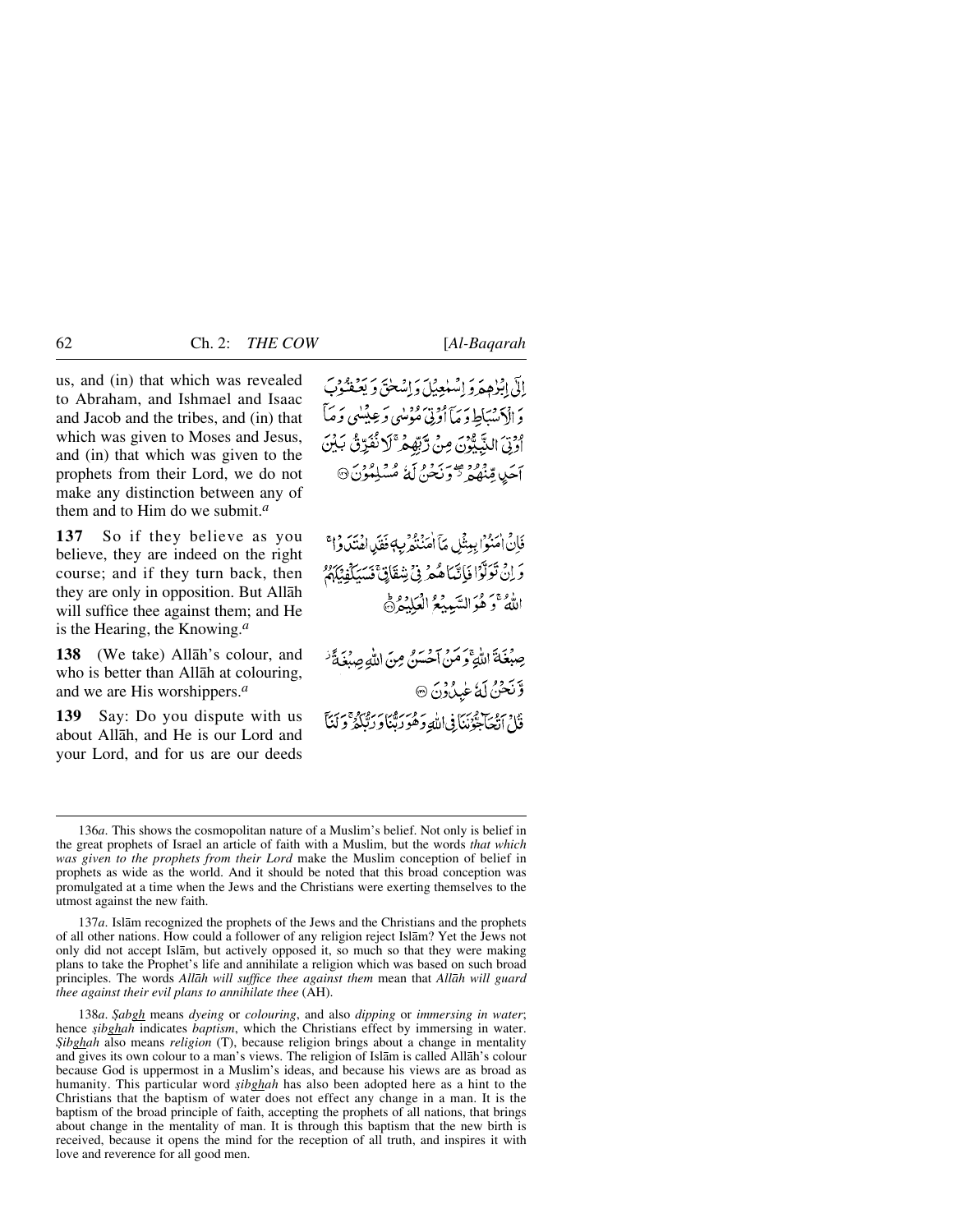and for you your deeds; and we are sincere to Him?*<sup>a</sup>*

**140** Or do you say that Abraham and Ishmael and Isaac and Jacob and the tribes were Jews or Christians? *<sup>a</sup>* Say: Do you know better or Allåh? And who is more unjust than he who conceals a testimony that he has from Allåh? And Allåh is not heedless of what you do.

**141** Those are a people that have passed away; and for them is what they earned and for you what you earn; and you will not be asked of what they did.

أَعْمَالُنَا وَلَكُمْ أَعْمَالُكُوْ تَرَبُّرُ فِي لَهُ مُغْلِصُوْنَ ۞

أمْرِ تَقْوَلُوْيَ إِنَّيْ إِبْرُهِهَرَدَ إِنْسَلَعِبْلَ وَإِسْغَتَيْ بر بردود به در در دانل کار داده داده داد.<br>و بعقوب د الامییاط کانوا هودااونصری فك ءان ويوم داه كوران وارده من اظلمُ مِيّن كَنْقَرَ شَهَادَةً عِنْدَهُ مِنَ اللَّهِ وَمَا اللَّهُ بِغَافِيلٍ عَدَّا تَعْمَلُونَ۞

تِلْكَ أَمَّةً ثَيْنَ خَلَتُ ۚ لَهَا مَا كَسَنَتْ وَلَٰكُمْ مَّا كَسَبْتُمْ تَوَلَا نُسْئَلُونَ عَيِّبًا كَانْدُا يَعْبَدُونَ هَي

# **Part 2**

#### SECTION 17: **The Ka'bah as the Spiritual Centre**

**142** The fools among the people will say: "What has turned them from their *qiblah* which they had?"*<sup>a</sup>* سيدود من الشقطاء من النّاس مَا دَ لِيهِ وَدِيرِ.<br>سيفو لُ السّقطاء مِنَ النّاسِ مَا دَ لِيهِ عَن قِبْلَةِ وَهِ الَّتِيِّ كَأَنْزَا عَلَيْهَا ۖ قُلْ تِلْهِ الْمَشْرِقُ وَ

140*a*. The interrogation here is simply to reprove the Jews and the Christians, for the Jewish claim was that only acceptance of the Jewish law could save man, and the Christians claimed that none could be saved unless he accepted the atonement of Jesus. They are told that their ancestors who were prophets were the followers of neither the one nor the other. Islåm was, in fact, a reversion to the simple faith of sincerity, the faith of Abraham and his immediate followers and descendants.

142*a*. *Qiblah* means *the direction* or *point towards which one turns his face* (LL). In its religious usage it means the direction towards which one turns his face when saying

<sup>139</sup>*a*. A Muslim's conception of Allåh is very broad. It includes all that is best in all other religions, but is free from the limitations they put. Therefore no one who is true to his religion can dispute the Muslim conception of the Divine Being. Moreover, every religion of the world limits the spiritual sustenance of God to one nation or one country. A Jew thinks that God revealed truth only to the Israelites; a Christian thinks that the truth was revealed only to Jesus; a Hindu thinks that God revealed the truth only to the sages of India; a Zoroastrian thinks that the truth was revealed to none but Zoroaster. Not so Islåm, which says that the truth was revealed to every nation. Every nation thus accepts partial truth, only that part of the truth which was revealed to it, but Islåm accepts the whole truth.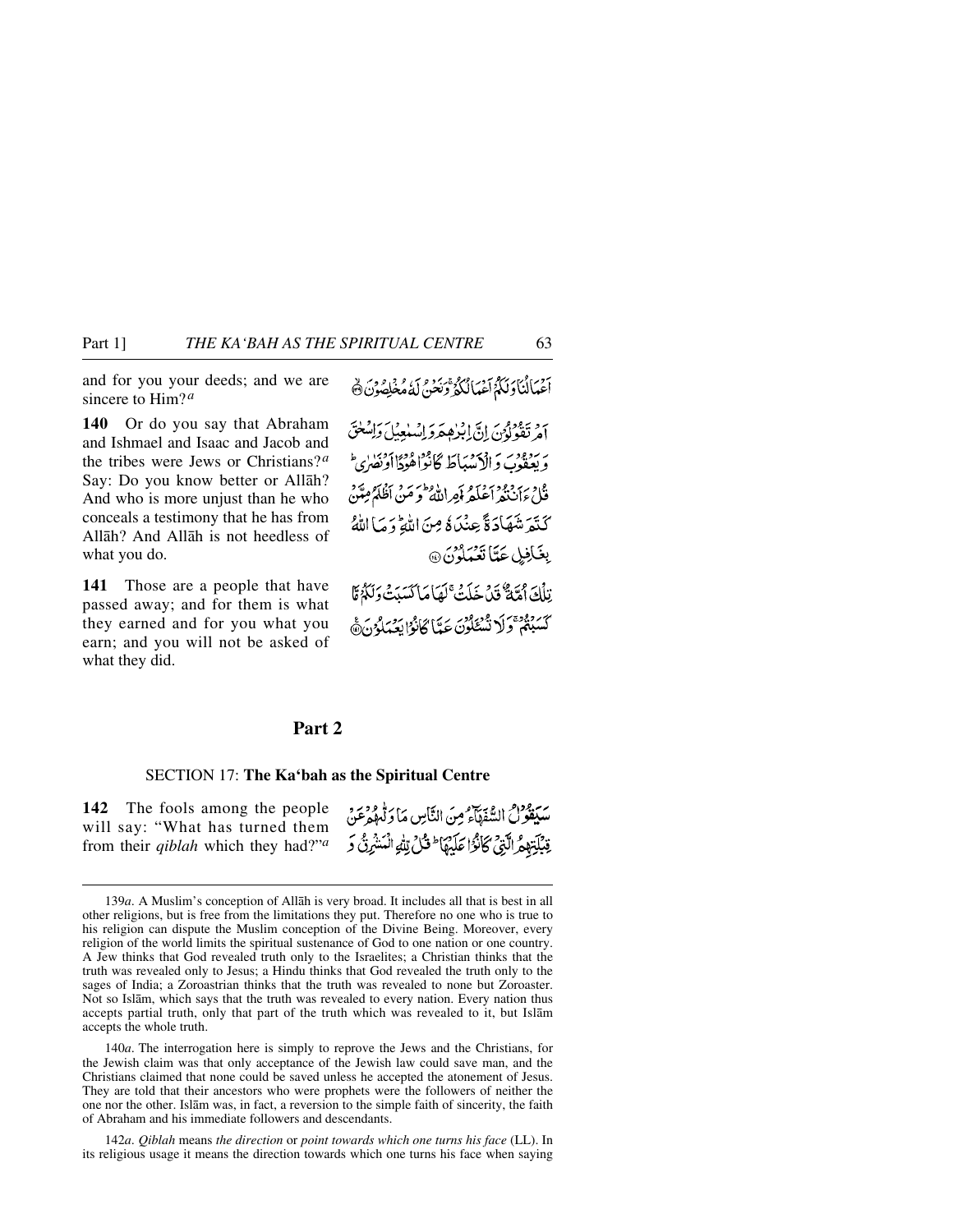Say: The East and the West belong only to Allåh; He guides whom He pleases to the right path.

**143** And thus We have made you an exalted*<sup>a</sup>* nation that you may be the bearers of witness to the people and (that) the Messenger may be a bearer of witness to you.*<sup>b</sup>* And We did not make that which thou wouldst have to be the *qiblah<sup>c</sup>* but that We بِينَ مَنْ يَشَاءُ إِلَى صِرَاطٍ مُّسْتَقِيْهِا

دَ كَيْرَاكَ جَعَلْنَكُمْ أُمَّةً وَ سَطَا لِّيَّكُوْنُوا شَهْدِاءَ عَلَى النَّاسِ وَيَكُوْنَ الرَّسُوْلُ عَلَيْكُمْ تَعُمِيلًا الْمَ دَ مَا حَعَلْنَا الْقِيلَةَ الَّتِيْ كُنْتَ عَلَيْفَآ الْأَلْنَعْلَهَ حَنْ يَتَّبِعُ الرَّسُولُ مِتَنْ يَنْقَلِبُ عَلَى عَقِبِيَّةٍ

his prayers, and the *qiblah* is thus the Spiritual Centre of a people. The change here referred to is the change which took place at Madinah about sixteen months after the Prophet's flight to that city (B. 2:29). It should be noted that while the Holy Prophet was at Makkah among the idolaters of Arabia, he used to pray with his face to the Holy Temple at Jerusalem, but when he came to Madinah, where the Jewish element was strong and powerful, he was directed by Divine Revelation to turn his face to the Ka'bah as his *qiblah*. The Jews are here spoken of in particular, and the subject continues what is said in the last two sections. If Abraham's seed was to be blessed in Ishmael's progeny, it was necessary that the new Spiritual Centre should be the house purified by Abraham and Ishmael, the First House appointed for men, the temple at Jerusalem being only the spiritual centre of the Israelites. This change contained a clear indication that Makkah would be conquered by the Muslims, for, an idolatrous temple could not be the spiritual centre of a religion of pure monotheism. To this conquest of Makkah there is also a reference in the words, *"The East and the West belong only to Allåh"*.

143*a*. The word in the original is *wasat*, which signifies *the middle part of anything*; and therefore, as being removed from either extreme, it signifies *the best part of a thing*, according to LL, who translates *ummat wasa∆* as meaning *a just, equitable* or *good nation*; that is, *one not inclining to either extreme*. The commentators explain *wasat* as meaning *equitable* and *exalted* (Rz, AH, Kf), and this sense fits the context. By making the Ka'bah their *qiblah*, Allåh had made it known that they were the people, the Muslim nation, for whom Abraham had prayed (v. 128), and therefore they were the inheritors of all those Divine blessings which had been promised to the seed of Abraham.

143*b*. One explanation of *shahßd*, or *bearer of witness*, is given in the following words: *"So that you may carry to them what you have learned of the revelation and the faith as Allåh's Messenger has brought to you"* (AH, Rz). Therefore *the bearers of witness* are the persons who carry knowledge to others, bearing testimony to its truth in their own persons. Some commentators explain the word as meaning *a purifier* (AH). But *shahßd* also signifies *one possessing much knowledge* (LL), and it means also *an Imåm* or *a leader*, and the significance is that just as the Prophet delivered the message of truth to the Muslims and was their purifier and leader, the role of the Muslim community was to deliver the message of truth to the whole of humanity and to be its purifiers and leaders.

143*c*. Rz explains the words *kunta 'alai-hå* as meaning *on which thou hadst firmly set thy heart that it should be thy qiblah*. It thus appears that the Prophet longed that the Ka'bah should be his *qiblah*, yet he did not take any step until he had received the Divine Revelation. If his revelations had been the outcome of his own desires he would not have waited for sixteen months for a revelation from on high to change the *qiblah*.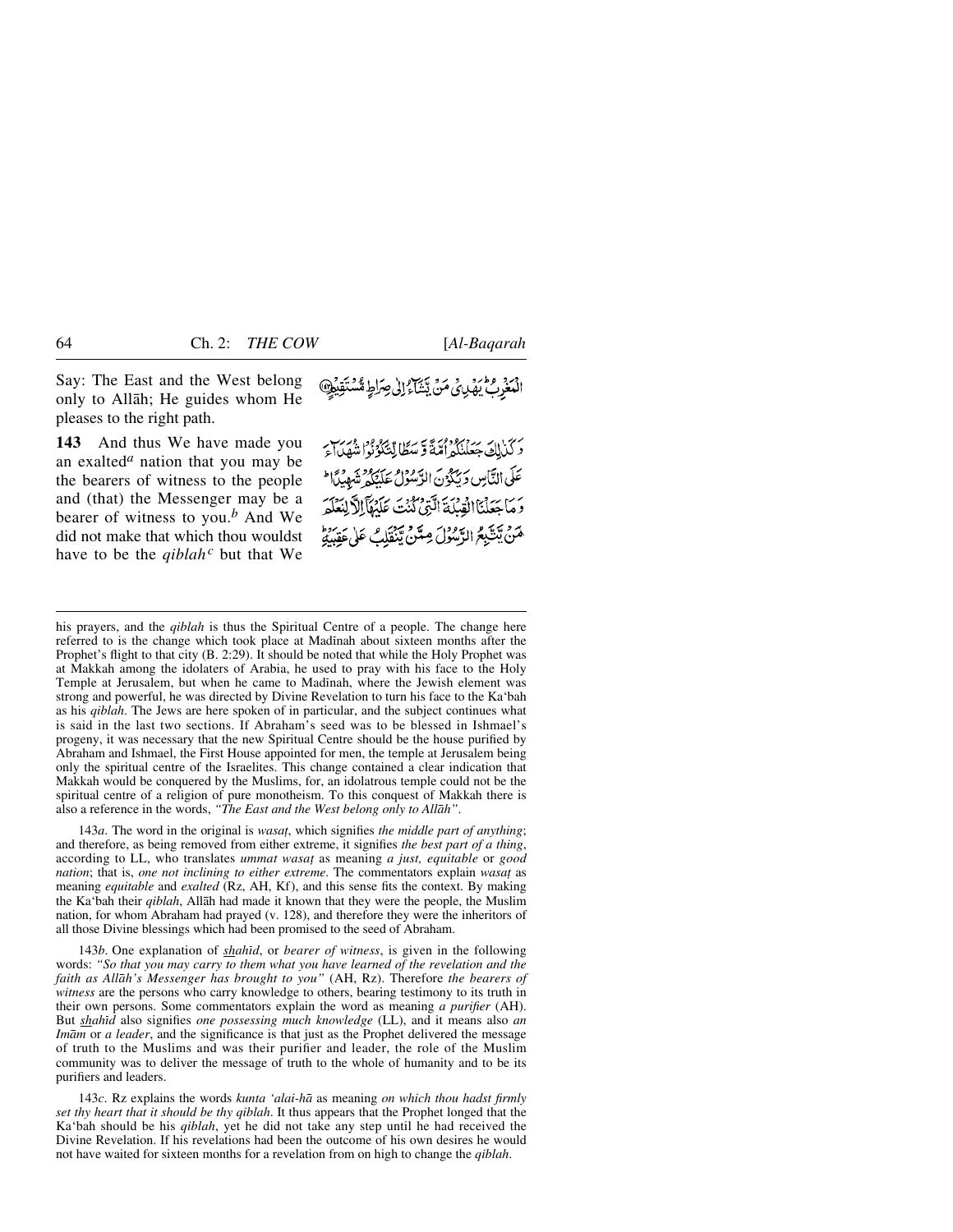might distinguish*<sup>d</sup>* him who follows the Messenger from him who turns back upon his heels. And it was indeed a hard test except for those whom Allåh has guided. Nor was Allåh going to make your faith to be fruitless.*<sup>e</sup>* Surely Allåh is Compassionate, Merciful, to the people.

**144** Indeed We see the turning of thy face to heaven, so We shall surely make thee master of the *qiblah* which thou likest;<sup>*a*</sup> turn then thy face towards the Sacred Mosque. And wherever you are turn your faces towards it. And those who have been given the Book certainly know that it is the truth from their Lord.*<sup>b</sup>* And Allåh is not heedless of what they do.

دَانْ كَأَنَتْ لَكَبِيْرَةَ إِلَّا عَلَى الَّذِيْنَ هَدَى اللَّهُ وَ مَاكَانَ اللَّهُ لِيُضِيْعَ إِيْمَانَكُمْ اِنَّ اللّٰہَ بِبِالتَّبَاسِ لَمَءُوۡوۡنَّ سَ جِبِ بِجُوْنَ

قَلْ نَرْى تَقَلَّبُ وَجُهِكَ فِي السَّيْمَاءِ فَيَكْنُوَلِّدَنَّكَ قِبْلَةً تَرْضُهَا "فَوَلِّ وَجْهَكَ شَطْرَ الْمَسْجِي دسر دایر د می ما دو د دسر د ورو بهرود<br>الحراه وحیت ما کنیده فولهٔاوجوهکه شَطْرَةُ مُحْرَانٌ الَّذِينَ أُوَنُواانْكِتَٰبَ كَبِيَحْكُمُونَ أَنَّهُ الْحَقُّ مِنْ سَّ تِهِ مِرْتُومَا اللَّهُ بِغَافِلِ برس برود.<br>عبدالعبيلون @

144*a*. The words *fa-la-nuwalliyanna-ka qiblat-an* are generally translated as *We shall turn thee to a qiblah*. But the order to make the Ka'bah a *qiblah* had already been given, see v. 125; and this section deals with the objections arising from this change, as vv. 142 and 143 show. One of the objections the Jews advanced was that while the Prophet claimed that his religion was the religion of pure monotheism, he made the Ka'bah, which was full of idols, his Spiritual Centre; see 142*a*. The Prophet turned his face to heaven, i.e., sought help from God in this matter, and the words that follow are an answer to this prayer, and could not mean *We shall turn thee to a qiblah*, because that had already been done. He is here told that the Ka'bah will not remain an idol temple, as he will soon be master of it, and idolatry will forever be swept off from the new Spiritual Centre of the world. The words *wallå kadhå* mean *he made him guardian* or *possessor of a thing* (R), as *walß* means a guardian, and *wilåyat* means *government* or *management of a Province*, and *wallå* (inf.n. *tauliyah*) means *he set* anyone *over, entrusted* anyone *with the government* of a Province or *management* of an affair (R). *Wallå* when followed by *'an*, as in v. 142, means *he turned him back from* a thing, but when followed by two objects, as here, it means *he made him master of a thing*. So the Prophet was told to have no anxiety on that account and to turn his face to the Ka'bah.

144*b*, see next page.

<sup>143</sup>*d*. *Na'lama* means *We might know*; but I have followed AH in translating it as meaning *We might distinguish*, for *'ilm* is not followed by *min* except when it is used in the sense of *distinguishing one thing from another*. Taking the ordinary meaning, the significance would be that God might know how they act when confronted with the test.

<sup>143</sup>*e*. By some the word *ßmån*, lit., *faith*, is explained as meaning *prayer* (I'Ab-B). Adopting the ordinary significance, the words would mean that the faithful had no hesitation in accepting the change, and thus their faith bore fruit by keeping them on the right path.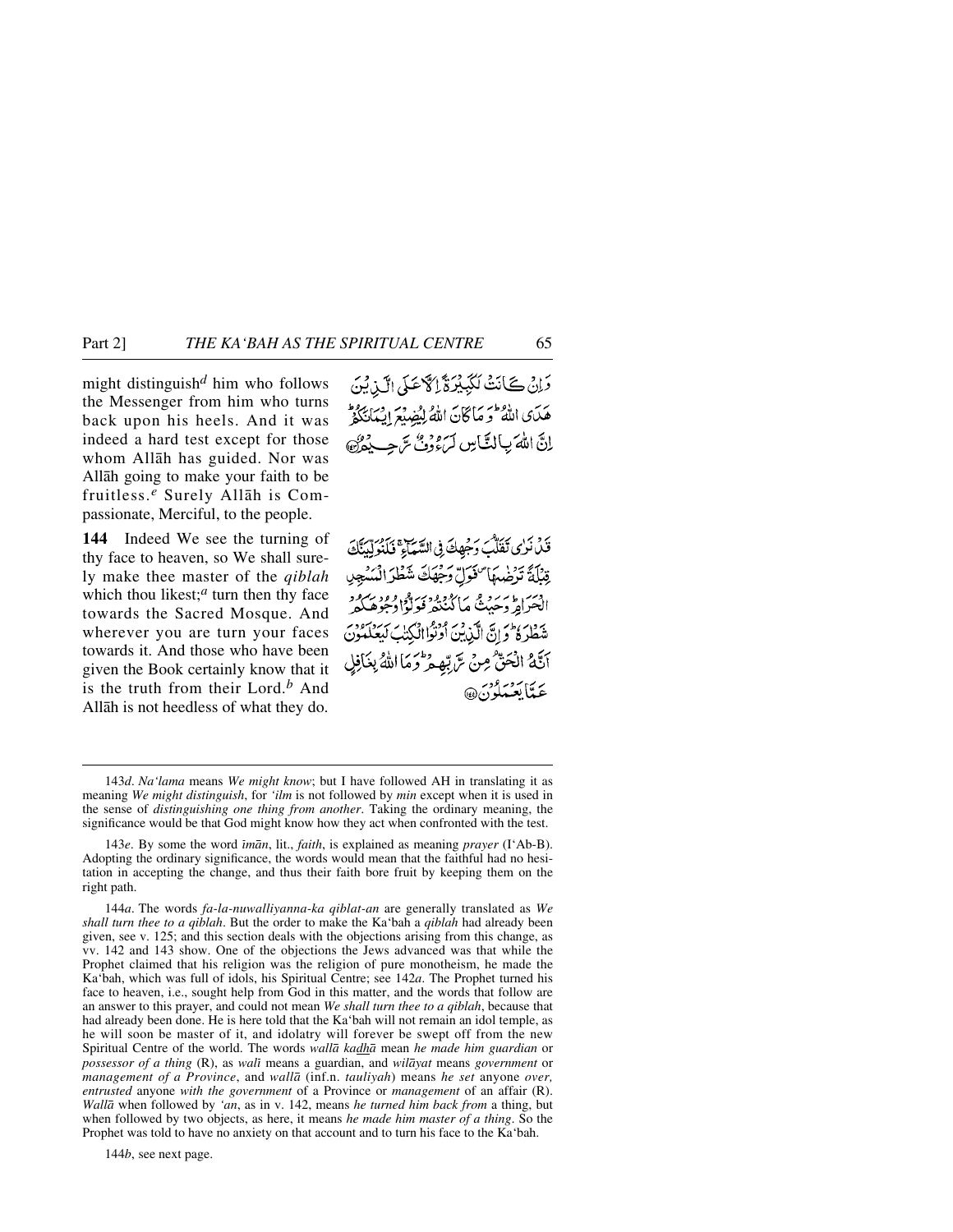**145** And even if thou shouldst bring to those who have been given the Book every sign they would not follow thy *qiblah*, nor canst thou be a follower of their *qiblah*, neither are they the followers of each other's *qiblah*. *<sup>a</sup>* And if thou shouldst follow their desires after the knowledge that has come to thee, then thou wouldst indeed be of the wrongdoers.

**146** Those whom We have given the Book recognize him as they recognize their sons.*<sup>a</sup>* And a party of them surely conceal the truth while they know.

**147** The truth is from thy Lord, so be thou not of the doubters.*<sup>a</sup>*

وَلَهِنْ آتَيْتَ الَّذِينَ أَوْتُوْاالْكِتْبَ بِكُلِّ الِيَةِ مَّا تَبِعُوْا قِبْلَتَكَ ۚ وَ مَآ أَنۡتَ بِتَ]بِعِ قِبْلَتَهُوْ ثَوَمَا بَعْثُهُمْ رِبَابِعٍ قِبْلَةَ بَعْضٍ وَكَبِنِ انْتَبِعَتْ أَمْوَاءَهُمْ وَمِنْيَ بَعْدِهِ مَا حَاءَلَةَ مِنَ الْعِلْمُ إِنَّكَ إِذًا لَّبِينَ الطَّلِيِينَ ٥

أَلَّذِيْنَ اٰتَيْنَهُمُ الْكِتْبَ يَعْرِفُوْنَهُ كَمَا رد ودیرو سر و دورانج فریقاً مینگ م لَيَكْتُمُونَ الْحَقَّ وَهُـعَرِيعَـلَمُوْنَ أَبْحَقٌّ مِنْ رَّبِّكَ فَلَا تَكُونَنَّ مِنَ الْمُبْتِرِينَ ﴾

145*a*. Every sign of the Prophet's truth had been given to them already but their hearts were so hardened that they did not pay any attention to the clearest signs. But they were not agreed even among themselves. Notwithstanding that the Jews and Christians both looked to the temple at Jerusalem as their central temple, they were not agreed upon it as their *qiblah* or Spiritual Centre. The Christians turned towards the East (Muir). Moreover, there are differences among the Jews and the Samaritans, though both follow the law of Moses.

146*a*. All the prophets of Abraham's seed had hitherto appeared among the Children of Israel, and hence *as they know their sons* is equivalent to *as they know the Israelite prophets*, the significance of the whole passage being that the Israelites or the Jews recognized the Prophet who appeared among the Children of Ishmael, as they recognized the prophets who appeared among the Children of Israel. They knew this not only because blessings had equally been promised for both sons of Abraham, but also because of the clear prophecy of Moses that a prophet *like him* would be raised among the brethren of the Israelites, i.e., Ishmaelites, and because no prophet answering that description had appeared among the Israelites.

147*a*. It is the reader who is addressed here.

<sup>144</sup>*b*. The truth of the Prophet was manifest so far as the Jews and the Christians were concerned. There was a clear prophecy for the appearance of a Prophet who was to be the like of Moses; see Deut. 18:15–18. That Prophet was to appear from among the "brethren" of the Israelites, i.e., the Ishmaelites, and not a single prophet from among the Israelites, not even Jesus, claimed to be the promised prophet of Deut. They also knew that God had promised to bless Ishmael (see 124*a*), but that no prophet had up to this time appeared from among the Ishmaelites. They also knew that Ishmael was left in Arabia, and they identified his son, Kedar, with the Arabs. Isaiah 21:13 speaks in clear words of a prophecy about "Arabia" and of the Prophet's Flight. The *Bait Allåh* (Ka'bah) was the only *Beit-el* that the world knew.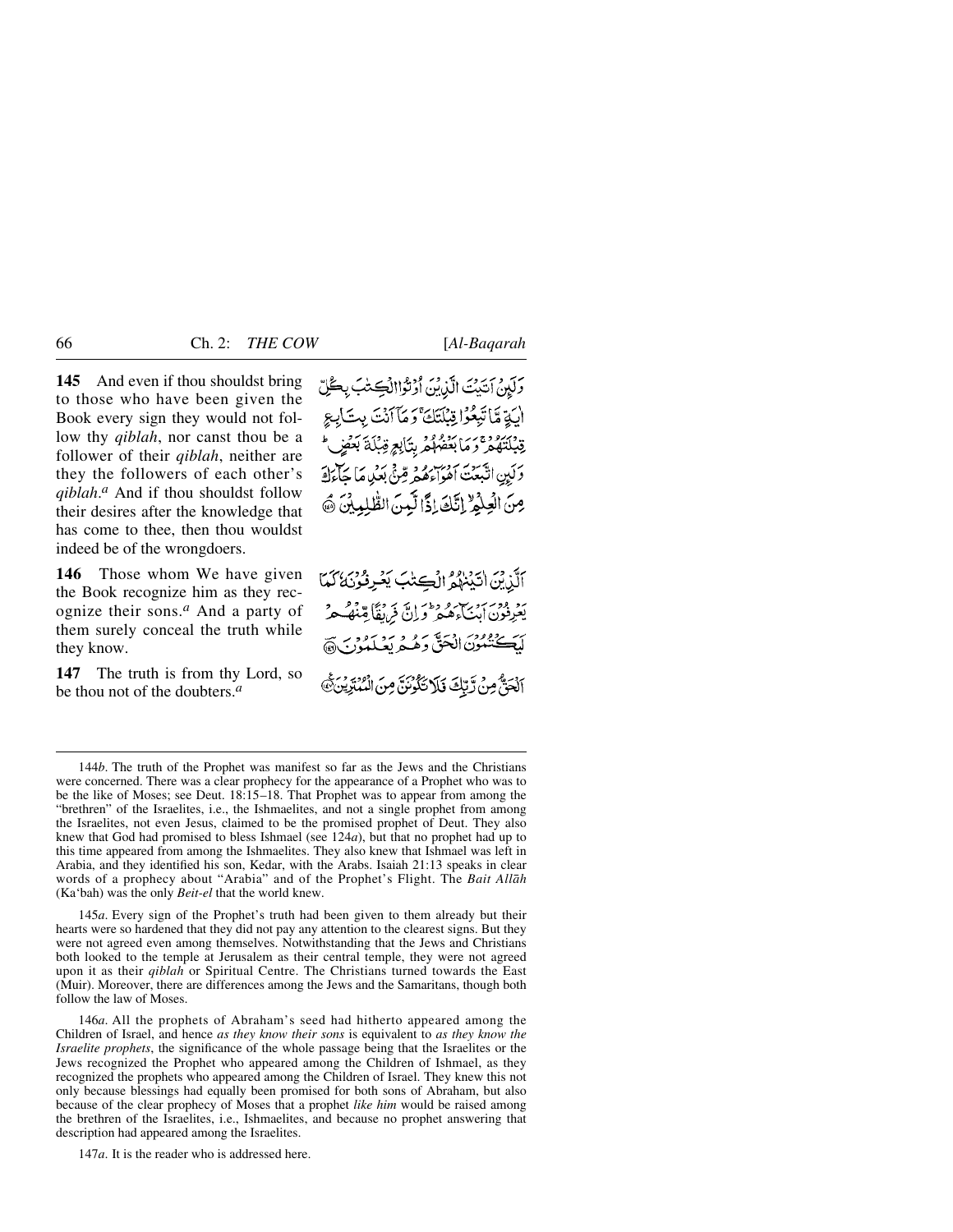# SECTION 18: **The Ka'bah as the Spritual Centre**

**148** And everyone has a goal to which he turns (himself), so vie with one another in good works.*<sup>a</sup>* Wherever you are, Allåh will bring you all together. Surely Allåh is Possessor of power over all things.

**149** And from whatsoever place thou comest forth, turn thy face towards the Sacred Mosque.*<sup>a</sup>* And وَلِكُلِّ دِّجِهَةً هُوَمُولِيهَا فَاسْتَبِقُواالْعَبْرِنِ ۖ أَيْنَ مَاتَكُوْنُوْا يَأْتِ بِكُوُ اللَّهُ جَبِيعًا إِنَّ اللَّهَ عَلَى كُلِّ شَيْءٍ قَبِلٍ يَسْئِ ﴾ دَ مِنْ حَدْثٌ خَرَجْتَ فَوَلِّ دَخِهَكَ شَطْرَ السَّجِيبِ الْحَرَامِّ وَإِنَّهُ لَلْحَقَّ مِنْ زَّبِّكَ

148*a*. In making the Ka'bah the Spiritual Centre the Muslims are told that their goal, as a nation, is to lead the world on to the greatest good. Their race is not a race for material benefits, a race for riches or power, but a race for the attainment of good and for the spread of good. As stated in clear words in v. 143, they are made leaders of the world, and this lead they are now told they must give in doing good, and hence they must vie with one another in doing good. In the words that follow — wherever you are Allåh will bring you all together — they are told that they will be spread far and wide in the world, yet their goal must be one. The outward unity of the *qiblah* has a deeper meaning under it; it stands for their *unity of purpose*, as being a nation which strives after one goal, and it forms the basis on which rests the brotherhood of Islåm; hence the saying of the Prophet: "Do not call those who follow your *qiblah* unbelievers" (N. under *Kufr*).

149*a*. A great honour is thus given to the Sacred Mosque but it must be remembered that the Ka'bah has never been supposed by any Muslim to possess any Divine attribute. The strange conclusion drawn by some Christian writers, that the honour thus given to the Ka'bah is a remnant of the pre-Islåmic Arab polytheism or idolatry, is quite erroneous. The Muslims honour the Ka'bah because it is their Spiritual Centre; they do not worship it. Even the idolatrous Arabs never worshipped the Ka'bah, though they had placed idols in it which they worshipped.

It should also be borne in mind that the famous Black Stone was not one of the Arab idols, nor can the kissing of it in performing the pilgrimage be looked upon as a remnant of idolatry. That Stone stands only as a monument: "The stone which the builders refused is become the head-stone of the corner" (Ps. 118:22). Ishmael was looked upon as rejected, and the covenant was considered to have been made with the children of Isaac, yet it was that rejected stone, for which the Black Stone at the Ka'bah stands as a monument, that was to become "the head-stone of the corner". The Black Stone is unhewn, so it is the stone that was "cut out of the mountain without hands" (Dan. 2:45). Jesus Christ made this clear in the parable of the husbandmen, when he plainly told the Israelites that the vineyard (i.e., the kingdom of God) would be taken away from them and given to "other husbandmen", i.e. to a non-Israelite people, giving indication of that people in the words: "Did ye never read in the Scriptures, The stone which the builders rejected, the same is become the head of the corner?" (Matt. 21:42). And he added: "The kingdom of God shall be taken from you, and given to a nation bringing forth the fruits thereof " (Matt. 21:43), thus showing that he was referring to a rejected nation. Hence if the Black Stone is kissed, it is not kissed as an idol or as a god, but as a monument of the rejection of a nation which was to become the corner-stone of the Divine kingdom.